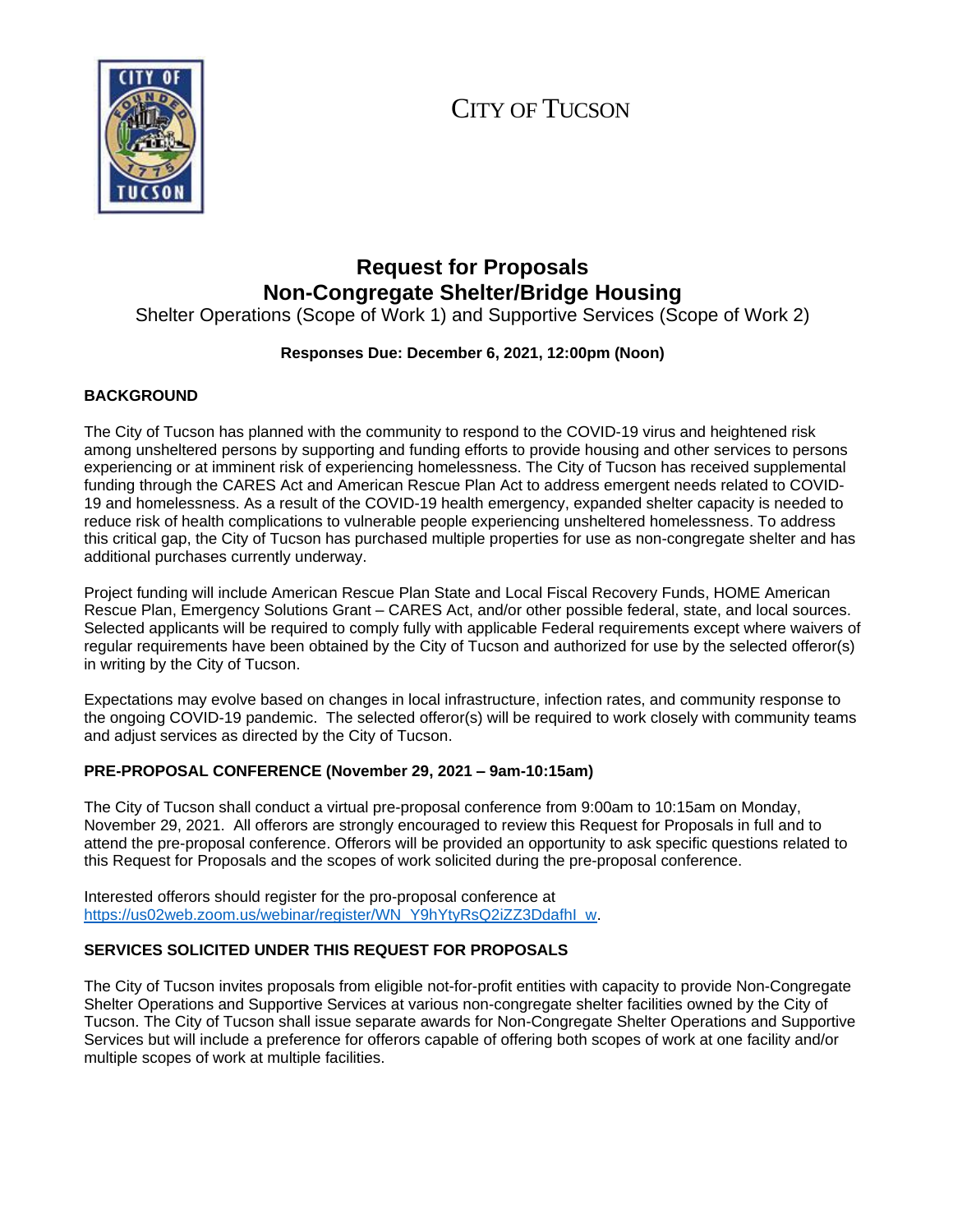## **FACILITIES INCLUDED IN THIS REQUEST FOR PROPOSALS**

The City of Tucson intends to issue one or more funding awards for the Non-Congregate Shelter Operations and Supportive Services at the following facilities. Interested applicants may drive by the properties but may not enter the properties or approach tenants or current operators.

Wildcat Residence: 49-unit motel property located at 1701 N. Oracle Road in Tucson, Arizona.

Desert Cove Residence: 23-bedroom multi-structure property located at 1833 W. Anklam Road in Tucson, Arizona.

Oracle Residence: 18-unit motor lodge property located at 2445 N. Oracle Road in Tucson, Arizona.

Additional details regarding each facility are provided in Exhibit A – Facility Overview and Offeror Requirements provided as an attachment to this Request for Proposals.

## **SCOPES OF WORK**

Pursuant to Federal funding guidelines, this Request for Proposals includes two distinct scopes of work. Separate awards will be issued for each scope of work; however, offerors are encouraged to submit applications for multiple scopes of work.

Scope of Work #1 – Non-Congregate Shelter/Bridge Housing Operations: Shelter Operations shall be funded using American Rescue Plan State and Local Fiscal Recovery Funds and/or other Federal, State, or local sources. Shelter Operations include basic shelter oversight and operations, intake, recordkeeping, and reporting, security and 24-hour supervision. The full scope of work outlining requirements of offerors is provided as Exhibit B – Non-Congregate Shelter/Bridge Housing Scope of Work and attached to this Request for Proposals.

Scope of Work #2 – Non-Congregate Shelter/Bridge Housing Supportive Services: Supportive services shall be funded using American Rescue Plan HOME (HOME-ARP) funds and/or other Federal, State, or local sources. Supportive services must be offered to all non-congregate shelter/bridge housing residents and may not be required to obtain or maintain non-congregate shelter/bridge housing residency. Required supportive services include case management, housing search assistance, meal or grocery assistance, and coordinated service linkages. Offerors may and are encouraged to additionally provide optional supportive services as defined in the Exhibit C – Non-Congregate Shelter/Bridge Housing Supportive Services and attached to this Request for Proposals.

## **FUNDING AVAILABLE**

The City of Tucson has not established minimum of maximum request amounts. Offerors are advised to propose lean, competitive budgets which are prudent, reasonable, and necessary to deliver proposed services. Overall cost will be accounted for as a factor in selecting qualified offers. Offerors which commit leverage or matching funds through outside resources may be prioritized for selection.

The City of Tucson anticipates making one or more awards under this solicitation. Offerors may apply for up to the maximum amount described for each scope of work included in the application. The City of Tucson reserves the right to increase/decrease award budgets or to make no awards under this solicitation at its discretion.

Additional funds may become available at a later date to expand or continue the project beyond the initial project period. Project services may be budgeted for the performance period stated in each component's scope of work; however, households should be exited to self-sufficiency or longer-term housing subsidies/services as soon as possible.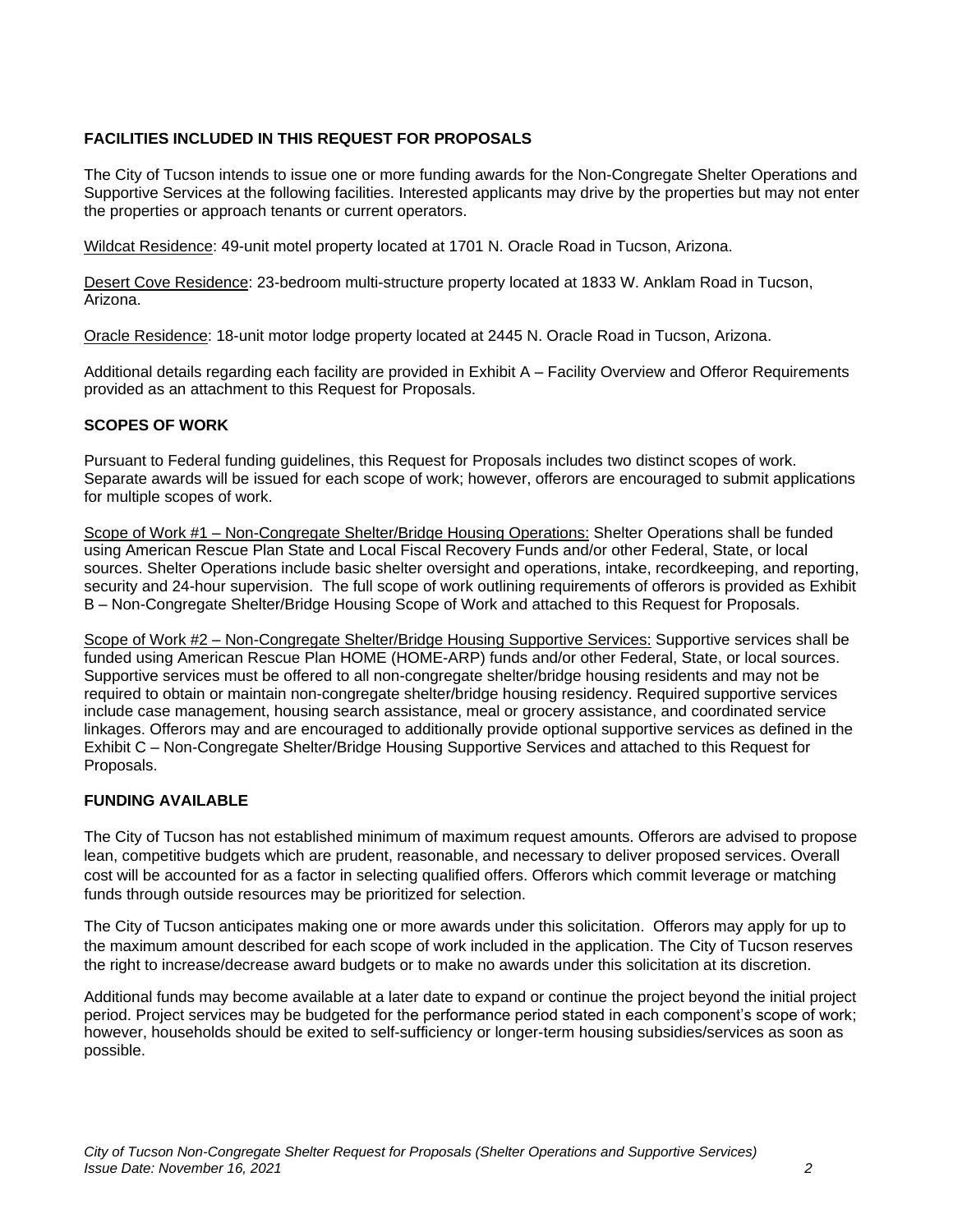## **FUNDING SOURCE**

Funding awarded under this Agreement is anticipated to be provided through one or more of the following Federal sources. Funding may be provided through other Federal, State, or local sources at the discretion of the City of Tucson. Offerors commit to adhering to all programmatic and financial regulations and requirements which apply to the funding source(s) through which project funds are subawarded under this solicitation.

- U.S. Department of Treasury American Rescue Plan State and Local Fiscal Recovery Funds (CFDA #21.027)
- HOME American Rescue Plan (CFDA #14.239) as amended by HUD CPD Notice #CPD-21-10
- CARES Act Emergency Solutions Grant (CFDA #14.267) as amended by HUD CPD Notice #CPD-21-08

## **ELIGIBLE APPLICANTS**

Eligible applicants include not-for-profit agencies with IRS 501(c)(3) designation. Eligible agencies must be currently registered with the U.S. System for Award Management (SAM) and not be suspended or disbarred from doing business with the Federal government.

#### **SCOPE OF WORK**

Scopes of Work are attached to this solicitation as Exhibits B – Non-Congregate Shelter/Bridge Housing Operations and Exhibit C – Non-Congregate Shelter/Bridge Housing Supportive Services and incorporated herein. Offerors selected through this solicitation are required to provide all services outlined in the scope(s) of work awarded and will be required to adhere to all requirements and timelines defined therein.

#### **TIMELINE**

Responses to this Request for Proposals must be received in the format specified in this solicitation on or before 12:00pm (Noon) Arizona time on December 6, 2021.

Applicants will be notified if the proposal has been accepted to advance to best and final offer negotiations on or before December 13 and shall commit to responding to best and final offer requests within two business days of notification.

Respondents must be able to provide all services included in the Scope(s) of Work applied for and have the capacity to begin operations on or before January 1, 2022. Projects shall be at full operating capacity no later than February 15, 2022.

#### **CANCELLATION**

Agreements may be canceled or reduced with 60 days' written notice by either party if need and/or utilization of the service is reduced.

#### **PERFORMANCE PERIOD**

The performance period for awards funded under this solicitation shall be January 1, 2022 – June 30, 2025.

#### **POPULATION TO BE SERVED**

Projects funded through this solicitation shall serve individuals and families with children defined as homeless by applicable Federal regulations with a prioritization for high-needs households experiencing chronic homelessness, persons experiencing or at risk of experiencing COVID-19 infection, and/or other significant barriers to housing stability. The City of Tucson shall retain the right to manage shelter referral and the selected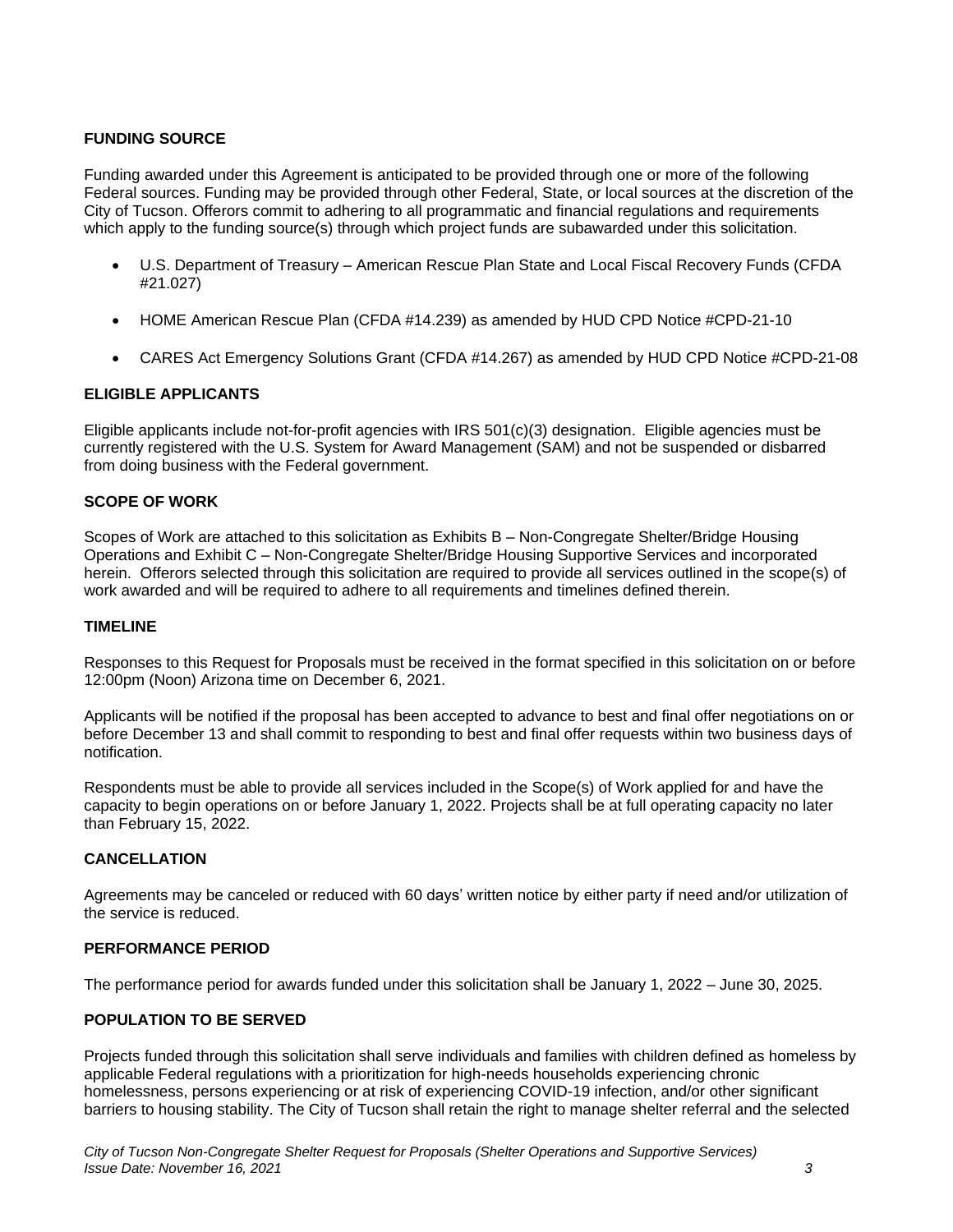offeror will be required to accept and prioritize shelter placements referred by the City of Tucson. The following qualifying populations shall be eligible for services provided by offeror(s). Except to prohibit entry of unaccompanied minors, offeror(s) may not establish more restrictive eligibility policies than provided for in this solicitation.

#### **Individuals and Families Defined as Homeless in 24 CFR 91.5 including:**

- An individual or family who lacks a fixed, regular, and adequate nighttime residence, meaning:
	- An individual or family with a primary nighttime residence that is a public or private place not designed for or ordinarily used as a regular sleeping accommodation for human beings, including a car, park, abandoned building, bus or train station, airport, or camping ground;
	- An individual or family living in a supervised publicly or privately operated shelter designated to provide temporary living arrangements (including congregate shelters, transitional housing, and hotels and motels paid for by charitable organizations or by federal, state, or local government programs for low-income individuals); or
	- An individual who is exiting an institution where he or she resided for 90 days or less and who resided in an emergency shelter or place not meant for human habitation immediately before entering that institution;
- An individual or family who will imminently lose their primary nighttime residence, provided that:
	- The primary nighttime residence will be lost within 14 days of the date of application for homeless assistance;
	- No subsequent residence has been identified; and
	- The individual or family lacks the resources or support networks, e.g., family, friends, faith-based or other social networks needed to obtain other permanent housing;
- Unaccompanied youth under 25 years of age, or families with children and youth, who do not otherwise qualify as homeless under this definition, but who:
	- Are defined as homeless under section 387 of the Runaway and Homeless Youth Act (42 U.S.C. 5732a), section 637 of the Head Start Act (42 U.S.C. 9832), section 41403 of the Violence Against Women Act of 1994 (42 U.S.C. 14043e-2), section 330(h) of the Public Health Service Act (42 U.S.C. 254b(h)), section 3 of the Food and Nutrition Act of 2008 (7 U.S.C. 2012), section 17(b) of the Child Nutrition Act of 1966 (42 U.S.C. 1786(b)), or section 725 of the McKinney-Vento Homeless Assistance Act (42 U.S.C. 11434a);
	- Have not had a lease, ownership interest, or occupancy agreement in permanent housing at any time during the 60 days immediately preceding the date of application for homeless assistance;
	- Have experienced persistent instability as measured by two moves or more during the 60-day period immediately preceding the date of applying for homeless assistance; and
	- Can be expected to continue in such status for an extended period of time because of chronic disabilities, chronic physical health or mental health conditions, substance addiction, histories of domestic violence or childhood abuse (including neglect), the presence of a child or youth with a disability, or two or more barriers to employment, which include the lack of a high school degree or General Education Development (GED), illiteracy, low English proficiency, a history of incarceration or detention for criminal activity, and a history of unstable employment;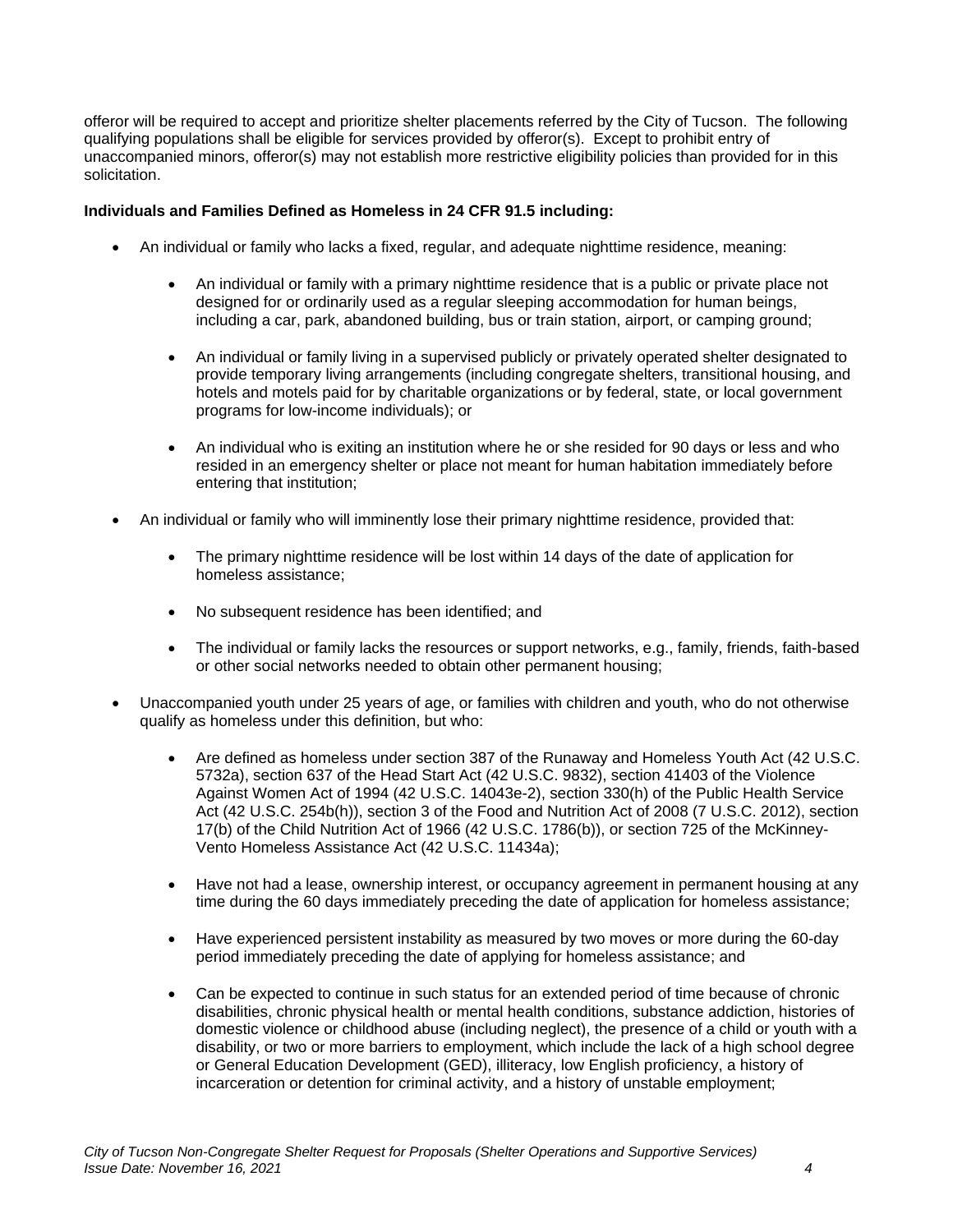## **Individuals and Families At Risk of Homelessness as defined in 24 CFR 91.5, including:**

- An individual or family who:
	- Has an annual income below 30 percent of median family income for the area, as determined by HUD;
	- Does not have sufficient resources or support networks, e.g., family, friends, faith based or other social networks, immediately available to prevent them from moving to an emergency shelter or another place described in paragraph (1) of the "Homeless" definition above; and
	- Meets one of the following conditions:
		- Has moved because of economic reasons two or more times during the 60 days immediately preceding the application for homelessness prevention assistance;
		- Is living in the home of another because of economic hardship;
		- **Has been notified in writing that their right to occupy their current housing or living** situation will be terminated within 21 days after the date of application for assistance;
		- Lives in a hotel or motel and the cost of the hotel or motel stay is not paid by charitable organizations or by federal, State, or local government programs for low income individuals;
		- Lives in a single-room occupancy or efficiency apartment unit in which there reside more than two persons or lives in a larger housing unit in which there reside more than 1.5 people per room, as defined by the U.S. Census Bureau;
		- Is exiting a publicly funded institution, or system of care (such as a health-care facility, a mental health facility, foster care or other youth facility, or correction program or institution); or
		- **•** Otherwise lives in housing that has characteristics associated with instability and an increased risk of homelessness, as identified in the recipient's approved consolidated plan;
	- A child or youth who does not qualify as "homeless" under this section, but qualifies as "homeless" under section 387(3) of the Runaway and Homeless Youth Act (42 U.S.C. 5732a(3)), section 637(11) of the Head Start Act (42 U.S.C. 9832(11)), section 41403(6) of the Violence Against Women Act of 1994 (42 U.S.C. 14043e-2(6)), section 330(h)(5)(A) of the Public Health Service Act (42 U.S.C. 254b(h)(5)(A)), section 3(l) of the Food and Nutrition Act of 2008 (7 U.S.C. 2012(l)), or section 17(b)(15) of the Child Nutrition Act of 1966 (42 U.S.C. 1786(b)(15)); or
	- A child or youth who does not qualify as "homeless" under this section but qualifies as "homeless" under section 725(2) of the McKinney-Vento Homeless Assistance Act (42 U.S.C. 11434a(2)), and the parent(s) or guardian(s) of that child or youth if living with her or him.

#### **Individuals and Families Fleeing, or Attempting to Flee, Domestic Violence, Dating Violence, Sexual Assault, Stalking, or Human Trafficking as defined by 24 CFR 5.2003 and Trafficking Victims Protection Act of 2000 as amended (22 U.S.C. 7102).**

This population includes cases where an individual or family reasonably believes that there is a threat of imminent harm from further violence due to dangerous or life-threatening conditions that relate to violence against the individual or a family member, including a child, that has either taken place within the individual's or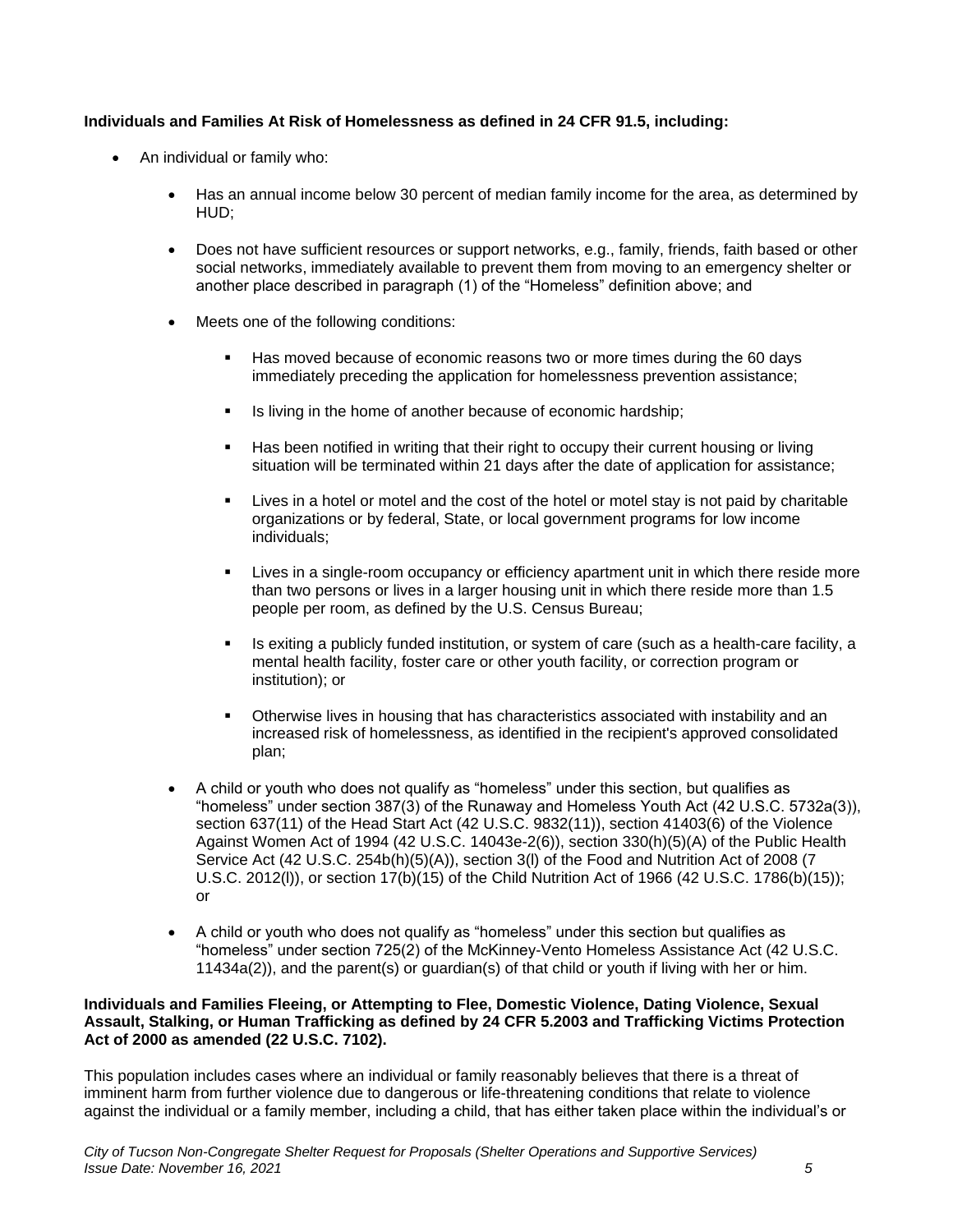family's primary nighttime residence or has made the individual or family afraid to return or remain within the same dwelling unit. In the case of sexual assault, this also includes cases where an individual reasonably believes there is a threat of imminent harm from further violence if the individual remains within the same dwelling unit that the individual is currently occupying, or the sexual assault occurred on the premises during the 90-day period preceding the date of the request for transfer.

- Domestic Violence (defined by 24 CFR 5.2003) includes felony or misdemeanor acts of violence committed by:
	- A current or former spouse or intimate partner of the victim (the term "spouse or intimate partner of the victim" includes a person who is or has been in a social relationship of a romantic or intimate nature with the victim, as determined by the length of the relationship, the type of the relationship, and the frequency of interaction between the persons involved in the relationship);
	- A person with whom the victim shares a child in common;
	- A person who is cohabitating with or has cohabitated with the victim as a spouse or intimate partner;
	- A person similarly situated to a spouse of the victim under Arizona domestic or family violence law;
	- Any other person against an adult or youth victim who is protected from that person's acts under Arizona domestic or family violence law.
- Dating Violence (defined by 24 CFR 5.2003) means violence committed by a person:
	- Who is or has been in a social relationship of a romantic or intimate nature with the victim; and
	- Where the existence of such a relationship shall be determined based on a consideration of the following factors:
		- The length of the relationship;
		- The type of relationship: and
		- **•** The frequency of interaction between the persons involved in the relationship.
- Sexual Assault (defined by 24 CFR 5.2003) means any nonconsensual sexual act prescribed by Federal, Tribal, or State law, including when the victim lacks capacity to consent.
- Stalking (defined by 24 CFR 5.2003) means engaging in a course of conduct directed at a specific person that would cause a reasonable person to:
	- Fear for the person's individual safety or safety of others; or
	- Suffer substantial emotional distress.
- Human Trafficking includes both sex and labor trafficking, as outlined in the Trafficking Victims Protection Act of 2000 (TVPA), as amended (22 U.S.C. 7102). These are defined as:
	- Sex trafficking means the recruitment, harboring, transportation, provision, obtaining, patronizing, or soliciting of a person for the purpose of a commercial sex act, in which the commercial sex act is induced by force, fraud, or coercion, or in which the person induced to perform such act has not attained 18 years of age; or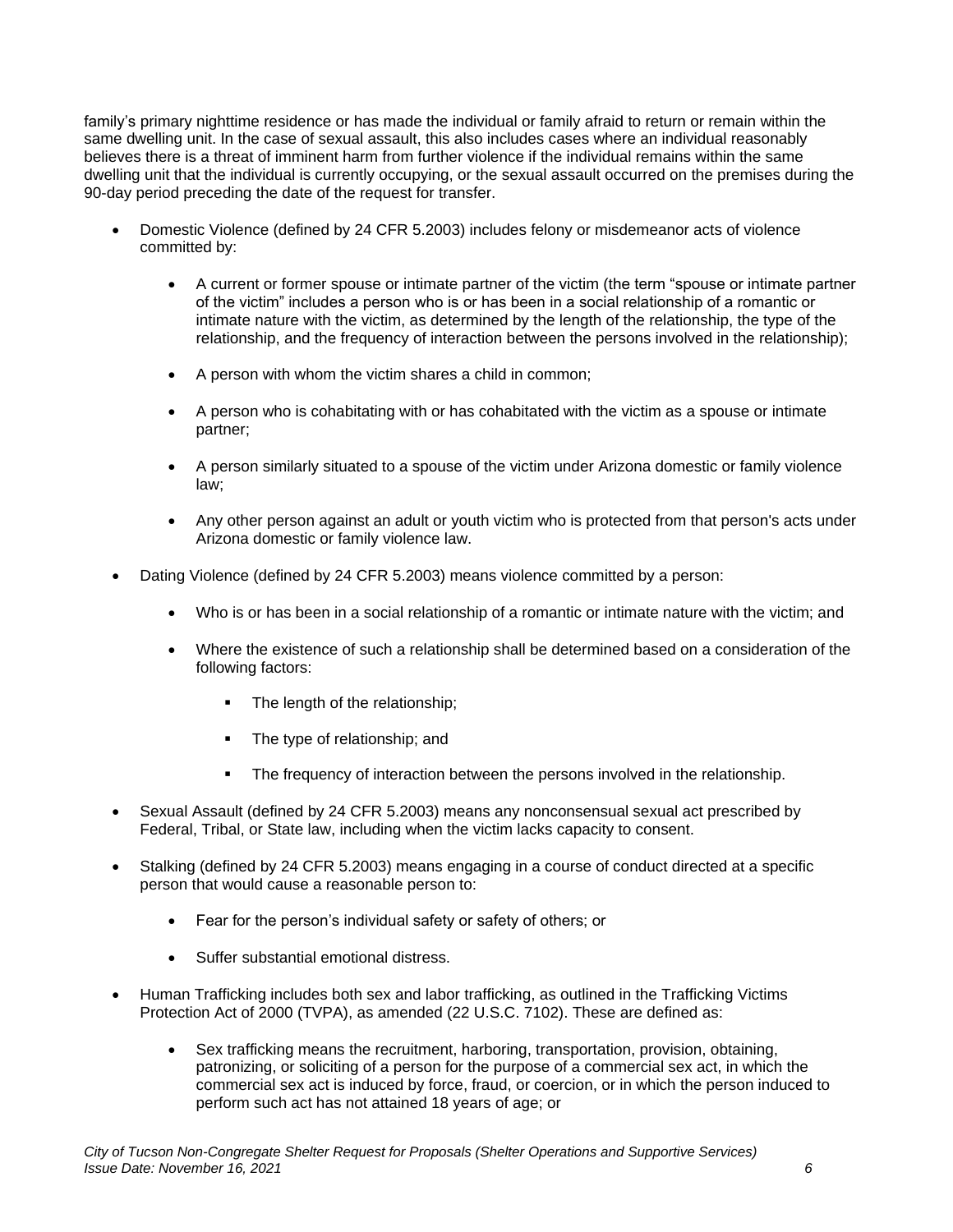• Labor trafficking means the recruitment, harboring, transportation, provision, or obtaining of a person for labor or services, through the use of force, fraud, or coercion for the purpose of subjection to involuntary servitude, peonage, debt bondage, or slavery

#### **REPORTING OF BED AVAILABILITY**

To further the City of Tucson's goal of increasing emergency shelter coordination and reducing vacancy in emergency shelter beds, agencies receiving funding under this solicitation must agree to maintain real-time data regarding the utilization of all emergency shelter beds accounted for in the Homeless Management Information System (HMIS) by the organization including beds not funded through this solicitation. To accomplish this, agencies will be required to update shelter entry/exit records in the HMIS within not more than two hours and consent to community visibility of shelter bed availability. Bed availability will be shared publicly using the TPCH Shelter Point platform, a function of the HMIS. This requirement does not apply to agencies designated as a victim-service provider and authorized to use a comparable database by the Tucson Pima Collaboration to End Homelessness.

#### **PAYMENT**

Funds awarded through this solicitation will be in the form of a cost-reimbursement subaward of Federal funds. Agencies selected through this solicitation will be required to submit monthly invoices for reimbursement of eligible costs to the City of Tucson within 15 days following each month of service. Eligible costs as identified in the approved budget will reimbursed within 30 days of invoice receipt. Eligible costs are defined in the Scopes of Work attached to this Request for Proposals.

#### **MULTIPLE SUBMISSIONS**

Offeror(s) may apply to provide one or more Scope(s) of Work. The City may, at its discretion, award preference points to offeror(s) proposing to provide multiple Scope(s) of Work in an effort to streamline operations and service delivery.

#### **RETENTION OF PROPOSALS FOR FUTURE USE**

Proposals received for these scopes of work will remain on file with the City of Tucson and may be used, at the City's discretion, as a qualified vendor list for selection of providers to administer similar scopes of work at other sites owned or leased by the City of Tucson. This retention shall remain in effect throughout the performance period of the projects included in this Request for Proposals.

#### **COOPERATIVE AGREEMENT**

Awards issued under this solicitation shall take the form of a cooperative agreement with the City of Tucson. The City of Tucson retains all rights to review and approve/disapprove program policies, eligibility, prohibitions, and other program factors to ensure fidelity to a low-barrier Housing First approach and continued alignment with City of Tucson values and priorities.

#### **PROJECT REPORTING**

The project shall report utilization, project performance, and attainment of programmatic outcome measures defined in the Attached Scopes of Work monthly. Monthly reporting shall be submitted within 15 days of the month's end. The selected offeror(s) may be required to submit additional reporting to align with Federal and/or local requirements and at the direction of the City of Tucson.

#### **NON-SUPPLANTING AND MAINTENANCE OF EFFORT**

Offerors must commit to maintaining current emergency shelter/bridge housing programs provided by the agency for not less than 18 months following the launch of the performance period unless existing funding for such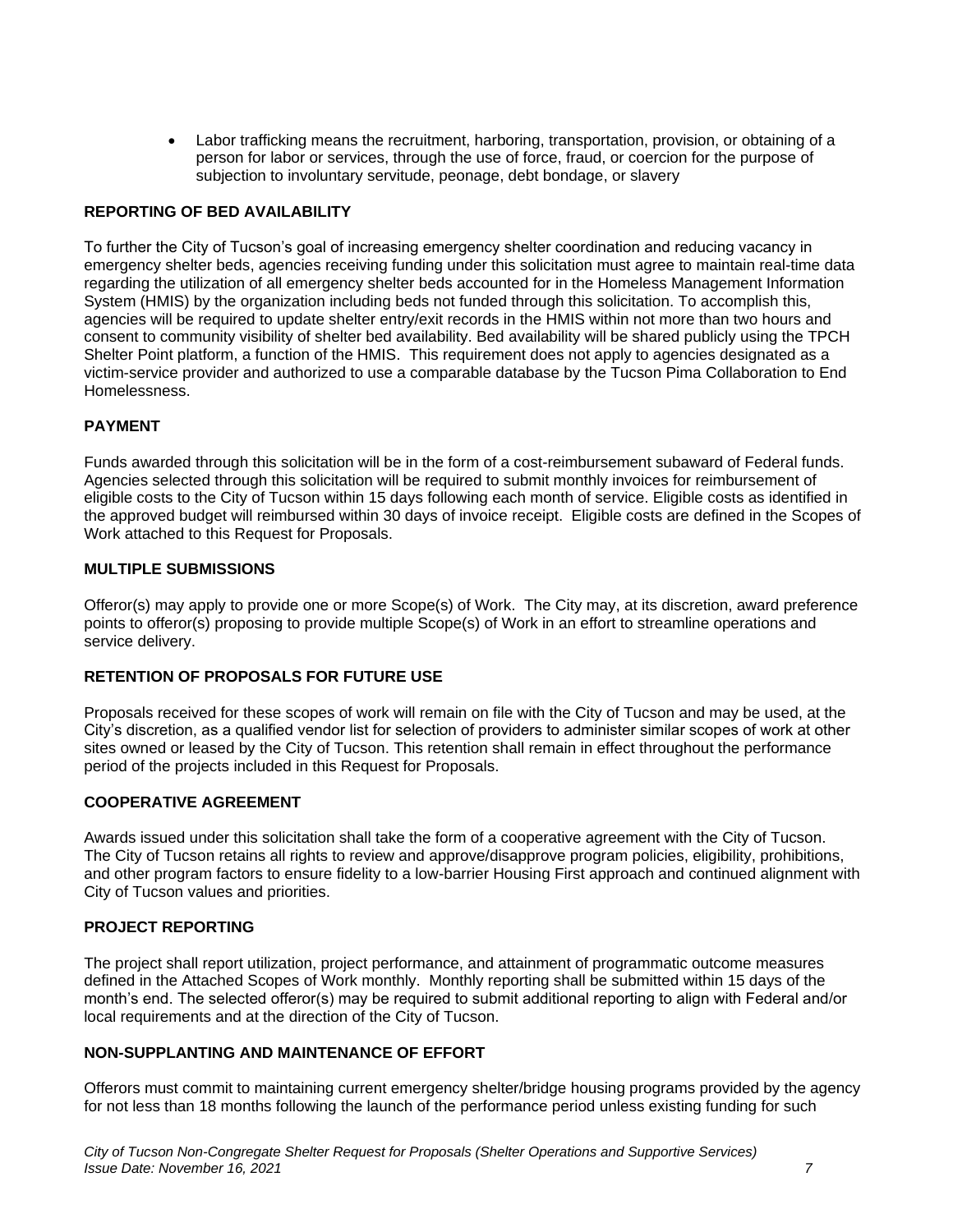emergency shelter/bridge housing programs is reduced or eliminated by the funding agency. Participation in this scope of work may not be used to supplant existing shelter services provided by offeror agencies.

## **BEST AND FINAL OFFER**

Offerors must acknowledge in writing that the offer provided in response to this Request for Proposals is a firm and binding offer to provide all services contained in the Scope(s) of Work for which the proposal is submitted. The City of Tucson may require a Best and Final Offer from one or more offeror(s) before making awards as described above.

## **PROPOSAL CONTENT AND FORMAT**

Responses to this solicitation must be provided in the form of a proposal issued on agency letterhead and signed by an authorized organizational representative with authority to bind the organization to the services and budget proposed. Proposals must be submitted in standard 11-point Times New Roman font. Proposals for a single Scope of Work may not exceed five single-spaced pages, excluding attachments. Proposals for multiple Scopes of Work may add 3 additional single-spaced pages for each additional Scope of Work (i.e. five pages for the first scope of work and three additional pages for each additional scope of work).

Sections for each Scope of Work must be identified with the title of the Scope of Work provided above (e.g. Scope of Work A1 – Desert Cove Bridge Housing Operations). Applicants are not required to use all available pages and are encouraged to provide succinct but detailed responses to each Scope of Work included in the proposal. All proposals must include the following narrative sections:

**Agency Experience:** Proposals must include a description of the agency's experience providing services similar to those outlined in the Scope of Work. Descriptions should include specific services provided, scale of those services in terms of households served, and past performance outcomes as they relate to financial stability and permanent housing (i.e. #/% of participants successfully exiting to permanent housing, #/% of participants with income at project exit, etc.)

**Project Description**: Proposals must include a detailed description that demonstrates the capacity and plan to provide all services outlined in the Scope(s) of Work within the required timeframes. The project description must include the proposed implementation schedule to bring project to 100% operating capacity upon notice of award.

Projects funded under this solicitation must operate using a low demand/low barrier approach and may not incorporate sobriety, identity documents, or other barriers to enrollment or participation. Applicants must provide a plan to safely serve persons who are under the influence, who have pets, who have communicable illnesses, and/or who pose other barriers to housing through the project.

**Project Staffing:** Proposals must include a description of project staffing that identifies all existing staff members to be assigned to this project, qualifications, and the time dedicated to this project as a percentage of full-time equivalency. Proposals must also explain how existing staffing, if engaged in the proposed project, will be sufficient to deliver assigned services in light of other responsibilities. For new staff positions to be created through this solicitation, agency must provide a brief description of new position(s) to be created, percentage of time dedicated to this project, minimum position requirements, and anticipated timeline for recruiting and onboarding new staff members.

**Continuity Plan:** Proposals must describe the agency's plan to ensure uninterrupted continuity of operations in the event of staff illness or other shortage and in the event of additional stay-at-home orders if issued.

Points of Contact: Proposals must include the name, title, phone number, and email address of two persons able to answer questions related to the proposal and enter into subaward negotiations with the City of Tucson.

**Certification:** Proposals must include the following Certification exactly as it is written: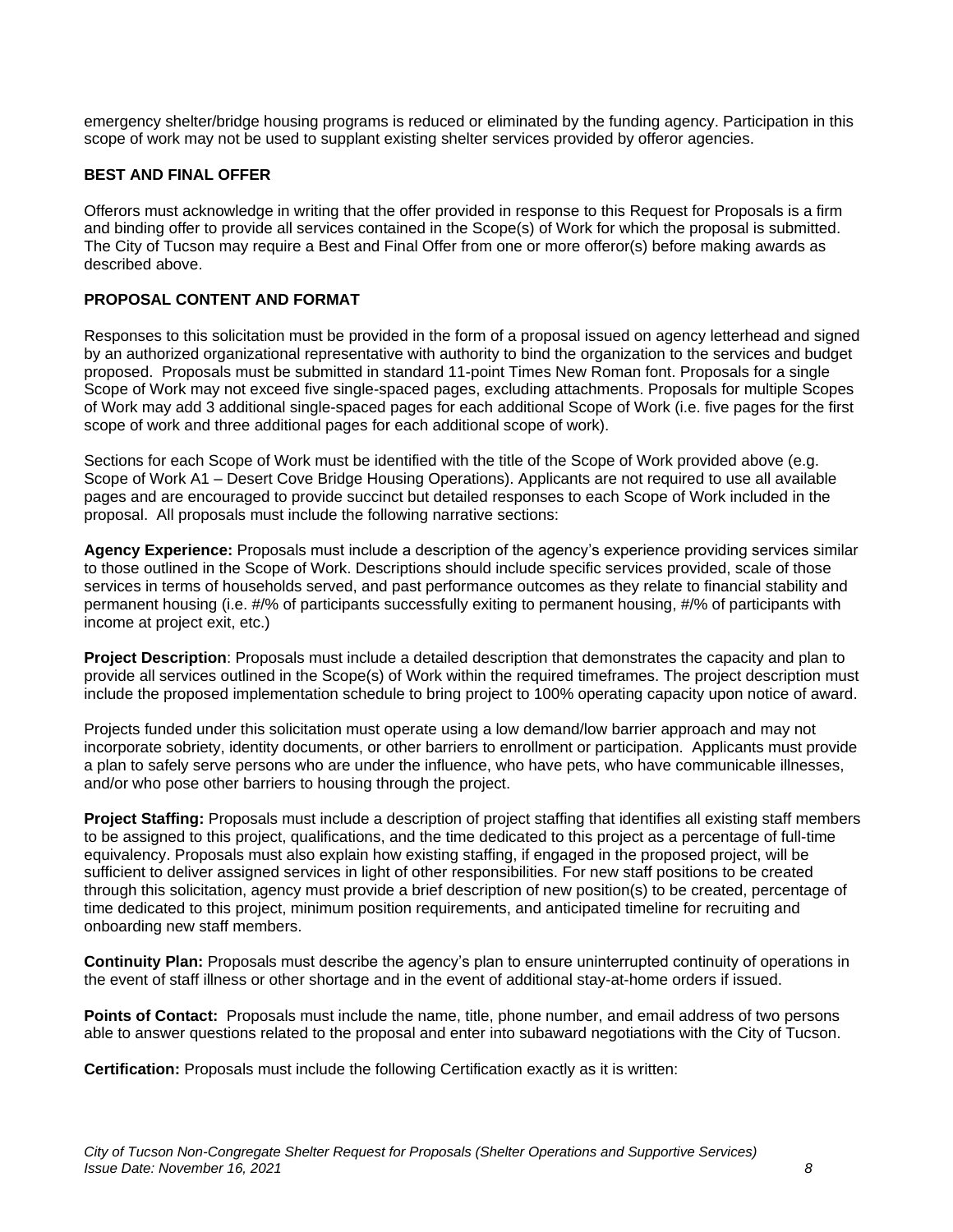*By submitting this application, I confirm that I am authorized to make this offer on behalf of <Organization Name>. I recognize that this is a firm and binding offer for delivery of the full Scope of Services outlined in the City of Tucson's Request for Proposals at the proposed budget. I recognize that negotiation of any changes to this proposal will be at the discretion of the City of Tucson and that our organization may be required to enter into best and final offer negotiations with the City of Tucson.* 

**Attachments Excluded from Page Limitation:** The following materials must be attached to the Proposal and are not counted toward the 5-page limit.

Project Budget: Respondents must attach a detailed project budget using the approved Excel budget document, provided as Exhibit D to this solicitation.

Budget Narrative: Respondents must attach a detailed budget narrative which identifies all proposed costs provided for in the Project Budget and includes quantity, calculation methodology, and justification. Budget narratives shall not exceed 2 pages per scope of work.

Indirect Cost Rate: Indirect costs shall be reimbursable to the extent authorized by 2 CFR 200.

If the offeror has a current Federally Negotiated Indirect Cost Rate Agreement (NICRA), agency must attach a copy of its current agreement and include the indirect cost calculation within its project budget.

If the offeror does not currently have a Federally Negotiated Indirect Cost Rate Agreement and intends to charge indirect costs using the de minimis indirect cost rate, the agency must attach a signed De Minimis Indirect Cost Rate Certification of Eligibility, provided as Exhibit E to this solicitation. If applying the de minimis indirect cost rate, indirect costs may only applied to the project's modified total direct costs (see 2 CFR 200.68 for guidance related to calculating modified total direct costs).

If the offeror does not intend to apply indirect costs to the proposed project, or intends to apply indirect costs at a rate less than allowed, the agency must explicitly state that it waives all or a portion of its eligible indirect cost recovery. If waiving a portion of indirect costs, the proposal must state the percentage that the agency will apply to the project.

### **SUBMITTAL INSTRUCTIONS**

Responses must be emailed to [jason.thorpe@tucsonaz.gov](mailto:jason.thorpe@tucsonaz.gov) and received no later than the due date listed. Late and/or incomplete applications will be deemed non-responsive and will not be considered.

#### **QUESTIONS REGARDING THIS SOLICITATION**

All questions regarding this solicitation should be emailed to [jason.thorpe@tucsonaz.gov.](mailto:jason.thorpe@tucsonaz.gov) Please allow up to two business days for a response.

#### **EVALUATION OF RESPONSES**

Responses to this solicitation shall be competitively evaluated by a review panel established by the City of Tucson. Projects will be evaluated using the following criteria.

|                          | <b>SCORING CRITERIA</b>                                                                        | <b>MAX</b><br><b>SCORE</b> |
|--------------------------|------------------------------------------------------------------------------------------------|----------------------------|
| <b>Agency Experience</b> |                                                                                                |                            |
|                          | Extent to which applicant demonstrates prior success delivering the proposed service or        |                            |
|                          | similar services with a low-barrier approach.                                                  | 20 points                  |
|                          | Extent to which past performance outcomes, including those reported in proposal, prior City of |                            |
|                          | Tucson subawards, and/or prior Continuum of Care and Emergency Solutions Grant projects.       |                            |
|                          | reported by TPCH demonstrate achievement of outcomes stated in the scope of work.              |                            |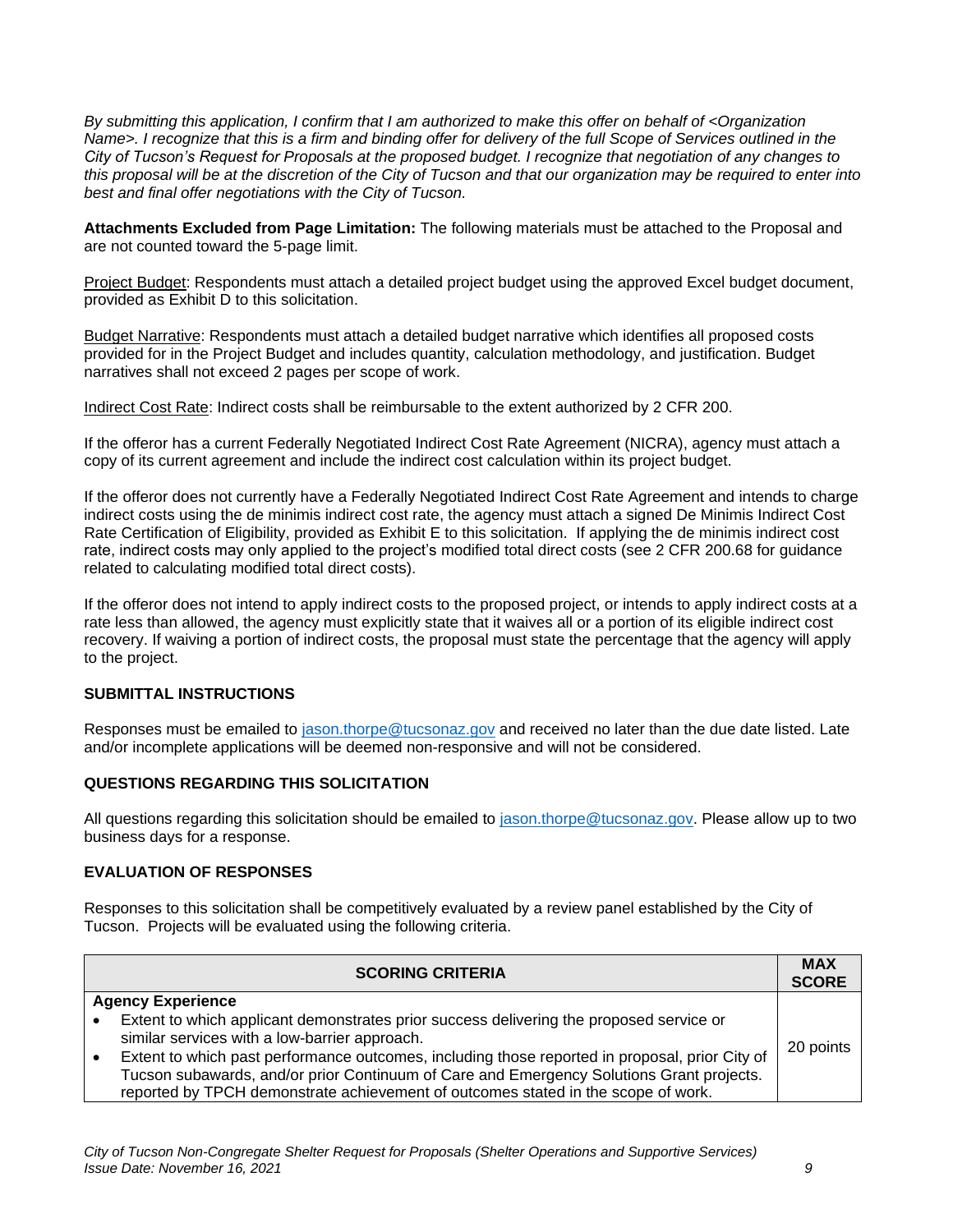| $\bullet$                                                                                         | Extent to which organization has prior experience administering HUD or other Federal            |           |
|---------------------------------------------------------------------------------------------------|-------------------------------------------------------------------------------------------------|-----------|
|                                                                                                   | housing program funds.                                                                          |           |
| $\bullet$                                                                                         | Extent to which applicant has successfully delivered on current and prior City of Tucson        |           |
|                                                                                                   | awards and agreements.                                                                          |           |
| <b>Project Description</b>                                                                        |                                                                                                 |           |
|                                                                                                   | Extent to which applicant includes detailed and quality plan to provide all required services.  |           |
| $\bullet$                                                                                         | Extent to which proposed implementation schedule meets the immediate community need.            |           |
| $\bullet$                                                                                         | Extent to which proposed services will meet the needs of population served.                     |           |
| $\bullet$                                                                                         | Extent to which project description provides appropriate plans to connect participants to       | 35 points |
|                                                                                                   | permanent housing (supportive service project applicants only)                                  |           |
| $\bullet$                                                                                         | Extent to which applicant provides appropriate plans to provide safe quarantined housing and    |           |
|                                                                                                   | services for persons experiencing or recovering from COVID-19 and/or other communicable         |           |
|                                                                                                   | illness (shelter operations project applicants only)                                            |           |
| <b>PROJECT STAFFING</b>                                                                           |                                                                                                 |           |
| ٠                                                                                                 | Extent to which applicant provides a detailed staffing plan comprised of persons with relevant  |           |
|                                                                                                   | expertise and experience to deliver proposed services.                                          |           |
| $\bullet$                                                                                         | Extent to which staffing plan is reasonable to ensure operations are at full capacity at the    | 15 points |
|                                                                                                   | beginning of the project performance period.                                                    |           |
| $\bullet$                                                                                         | Extent to which applicant's staffing plan offers sufficient staffing ratios to deliver proposed |           |
|                                                                                                   | services and achieve outcomes stated in the scope of work.                                      |           |
| <b>CONTINUITY PLAN</b>                                                                            |                                                                                                 |           |
|                                                                                                   | Extent to which applicant provides a detailed and reasonable plan to ensure continuity of       | 10 points |
|                                                                                                   | services in the event of staff shortage or stay at home orders.                                 |           |
| <b>PROJECT BUDGET</b>                                                                             |                                                                                                 |           |
| $\bullet$                                                                                         | Project budget includes only eligible costs.                                                    |           |
|                                                                                                   | Extent to which project budget is reasonable, necessary, and prudent to deliver project.        | 20 points |
| $\bullet$                                                                                         | Extent to which applicant documents leveraged or matching funds that will be committed to       |           |
|                                                                                                   | the project through sources other than the City of Tucson in the budget narrative.              |           |
| <b>PREFERENCE POINTS</b>                                                                          |                                                                                                 |           |
| The City of Tucson may, at its sole discretion, award up to 10 preference points for proposals    |                                                                                                 | Possible  |
| which include multiple Scope(s) of Work thereby decreasing administrative burden and<br>10 points |                                                                                                 |           |
| streamlining operations, coordination, and the delivery of services at one or more project sites. |                                                                                                 |           |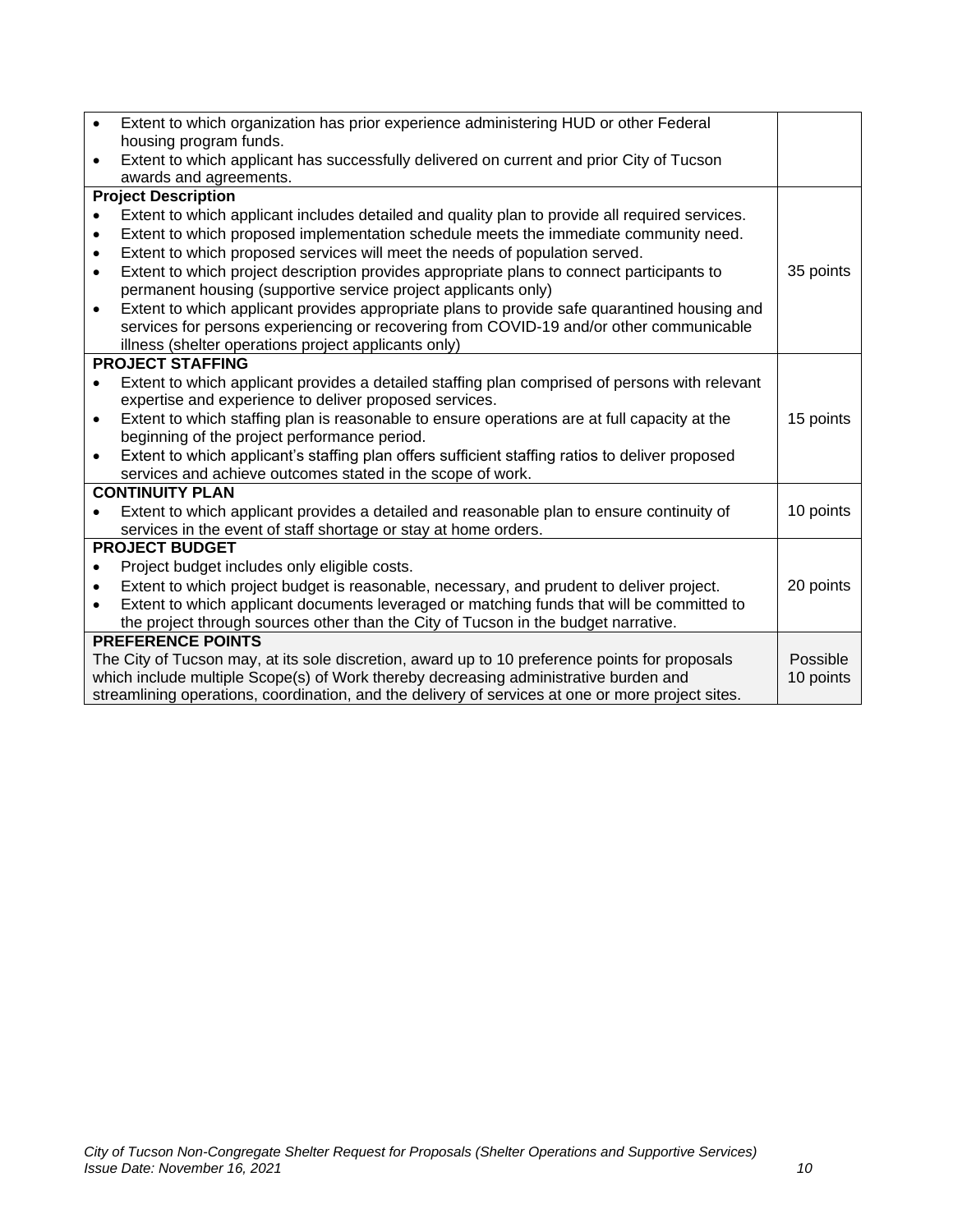## **CITY OF TUCSON – NON-CONGREGATE SHELTER/BRIDGE HOUSING EXHIBIT A – FACILITY OVERVIEW AND OFFEROR REQUIREMENTS**

## **FACILITY 1: WILDCAT RESIDENCE**

#### **Site Summary**

The Wildcat Residence is a former hotel property located near the intersection of Oracle Road and Speedway Boulevard in Tucson, Arizona. The Wildcat Residence includes 49 non-congregate rooms with capacity to serve 2 unrelated adults or 1 family with children including 4 or less family members/room. The facility includes on-site coin laundry and a dedicated lobby area for shelter operations with staff offices. Up to 2 rooms may be used for additional staff offices for shelter operations and/or supportive services at the site if necessary.

#### **Supervision Expectations**

Project shall be staffed by awake staff 24 hours/day, 7 days/week. No staff may reside on the premises. At minimum, the facility shall be staffed by 1 shelter operations staff member 24 hours/day and 1 supportive services staff member between the hours of 7am and 9pm daily. Offeror shall determine additional staffing needs as appropriate within the available budget.

## **FACILITY 2: DESERT COVE RESIDENCE**

#### **Site Summary**

The Desert Cove Residence is a former assisted living property located near the intersection of Anklam Road and St. Mary's Road in Tucson, Arizona. The Desert Cove residence includes 3 residential structures including a single family manufactured home and two shared residences with a total of 18 bedrooms. The facility includes on-site coin laundry, shared living spaces, a large meeting/recreation area for residents, and staff offices.

#### **Supervision Expectations**

Project shall be staffed by awake staff 24 hours/day, 7 days/week. No staff may reside on the premises. At minimum, the facility shall be staffed by 1 shelter operations staff member 24 hours/day and 1 supportive services staff member between the hours of 7am and 9pm daily. Offeror shall determine additional staffing needs as appropriate within the available budget.

## **FACILITY 3: ORACLE RESIDENCE**

#### **Site Summary**

The Oracle Residence is a former motor lodge property located near the intersection of Oracle Road and Grant Road in Tucson, Arizona. The property includes several small residential structures offering 18 separate noncongregate shelter units for individuals and families. Up to two unrelated adults and/or families with children of varying sizes can reside in each room for a maximum capacity of 36-40 adults plus minor-age children in the custody of adult shelter residents. The facility includes one large meeting space for guests and staff offices.

## **Supervision Expectations**

Project shall be staffed by awake staff 24 hours/day, 7 days/week. No staff may reside on the premises. At minimum, the facility shall be staffed by 1 shelter operations staff member 24 hours/day and 1 supportive services staff member between the hours of 7am and 9pm daily. Offeror shall determine additional staffing needs as appropriate within the available budget.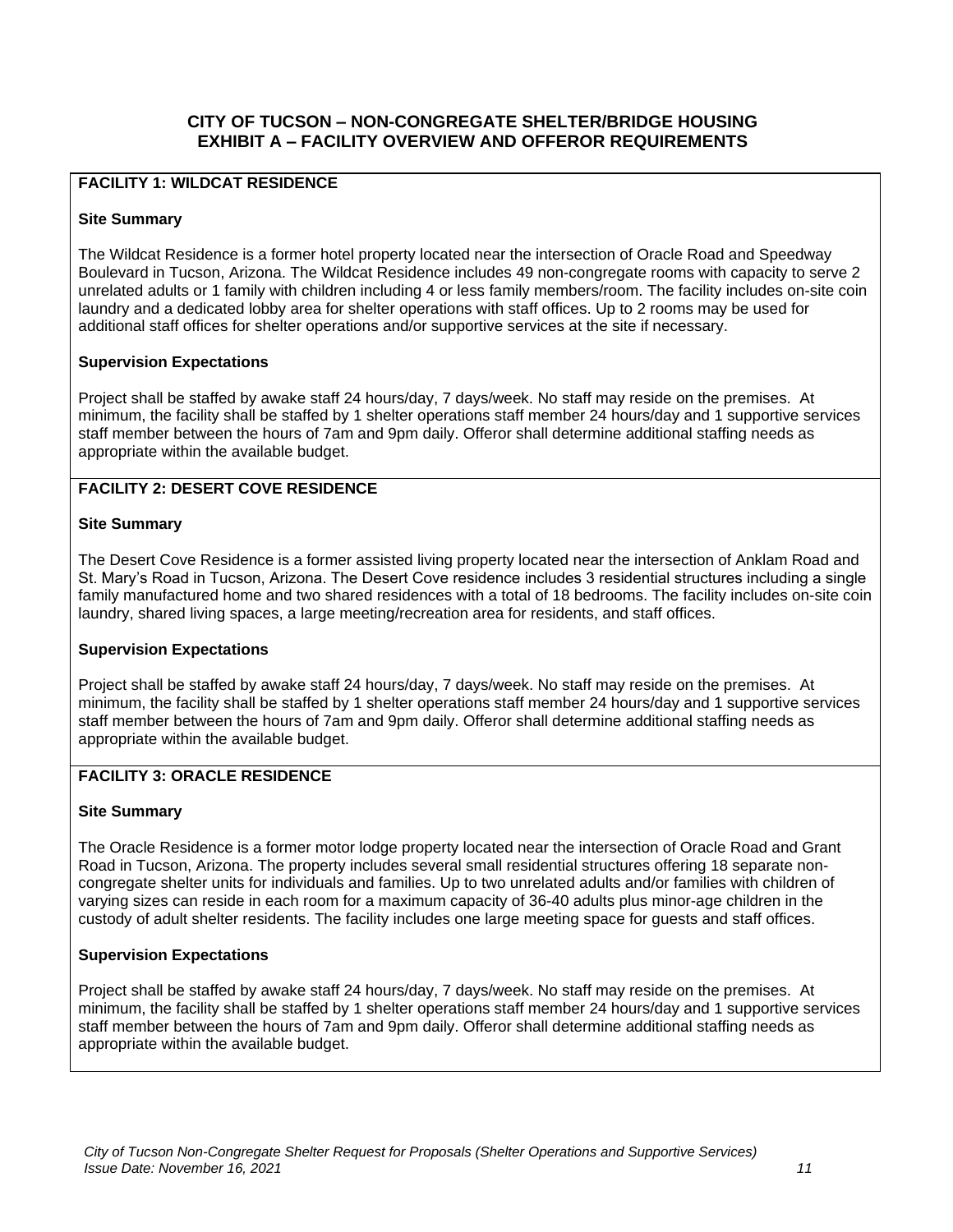## **CITY OF TUCSON – NON-CONGREGATE SHELTER/BRIDGE HOUSING EXHIBIT B – SCOPE OF WORK: SHELTER/BRIDGE HOUSING OPERATIONS**

## **CITY OF TUCSON RESPONSIBILITIES**

The City of Tucson shall provide directly and/or pay directly for the following shelter operations costs/activities. These costs shall not be included in the offeror's budget.

- Property ownership is maintained by the City of Tucson and the offeror will not be charged a rent or occupancy fee for use of the premises for approved activities within the Shelter/Bridge Housing Operations and Supportive Services Scope of Work.
- Major repairs in the amount of \$20,000 or more shall be the responsibility of the City of Tucson.
- Coordination and Program Referrals: The project shall accept referrals only from authorized City personnel and designees authorized by the City using the designated Bridge Housing wait list. The City of Tucson Housing and Community Development Department shall coordinate bridge housing operations across Cityowned sites to ensure a uniform, low-barrier, and cost-effective approach is implemented.

## **OFFEROR RESPONSIBILITIES**

The offeror must provide the full scope of work as outlined below including all activities described as responsibilities of the offeror. Specifically, the offeror shall provide nightly emergency shelter accommodations for eligible individuals and families including:

- 24-hour awake staff and shelter intake/oversight
- Site control and security
- Initial COVID-19 testing and connection to health services
- Health and hygiene supplies
- Restrooms and bathing facilities
- Laundry for shelter property and residents' personal belongings
- Bed bug inspection/prevention measures
- Coordination with City of Tucson and other entities to ensure full bed/unit utilization and successful exits to permanent housing
- City-required reporting
- Utility costs (electric, gas, water, trash, telephone, internet)
- Grounds maintenance and landscaping
- Room cleaning and laundry

#### **Offeror Requirements**

- 24-hour awake staffing is required for the project with a minimum of 1 shelter operator staff member on site at all times. Staff may not live on site and 100% of available units must be restricted for eligible populations referred by the City of Tucson or its designees through the approved Bridge Housing wait list.
- Shelter services must be immediately available upon acceptance with 24-hour intake available.
- All participants entering shelter shall be eligible for continued nightly shelter until the end of the performance period or until moving into transitional or permanent housing, whichever occurs first. Shelter residents shall not be discharged from shelter nightly but may be discharged if the shelter bed is abandoned for one or more nights.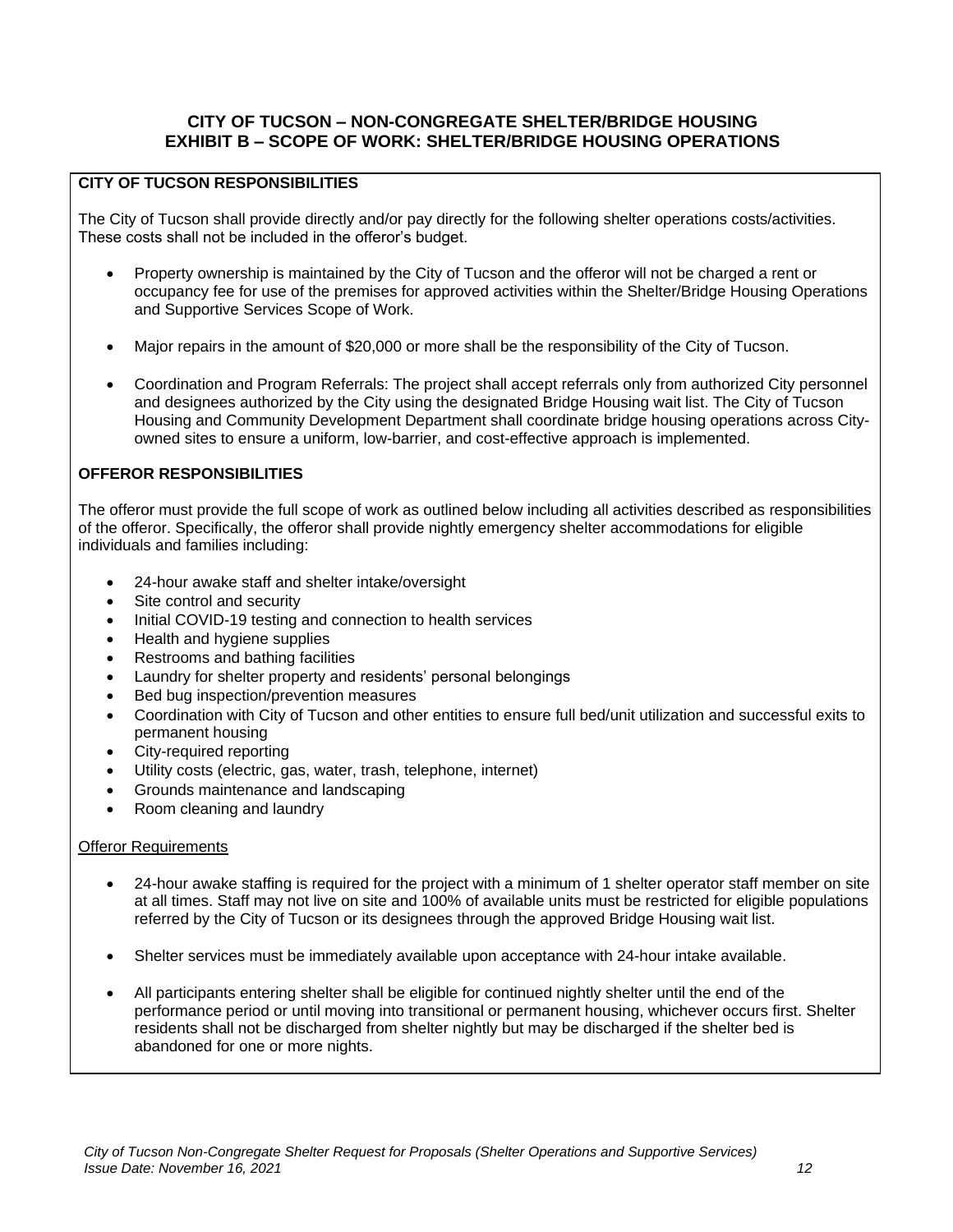- Shelter services must be low-barrier and may not require sobriety or identity documents. Shelter projects funded under this solicitation may not require participation in supportive services, volunteer activities, religious activities, or social programming in order to obtain or maintain shelter residency.
- Shelter services must ensure safe care for animals and storage of personal belongings during period of shelter stay. Households may not be prohibited from entry due to the presence of a traditional companion animal. Any rejections related to the presence of a companion animal must be approved by the City of Tucson and will be limited to animals that pose a threat to the health, safety, and welfare of the project staff, residents, and guests.
- Offeror must follow best practices for preventing and responding to COVID-19 infection in non-congregate shelter environments as defined in the U.S. Centers for Disease Control and Prevention Interim Guidance [for Homeless Service Providers](https://www.cdc.gov/coronavirus/2019-ncov/community/homeless-shelters/plan-prepare-respond.html) and ensure cleaning/disinfection protocols are sufficient to prevent the spread of COVID-19.
- Offeror must participate in HMIS Shelter Point module which tracks real-time shelter bed availability with community visibility enabled.
- Offeror must enter program participant information into the TPCH Homeless Management Information System and other databases specified by the City of Tucson within two hours of shelter entry/exit.
- Offeror must participate in regular coordination meetings with the City of Tucson and/or community-based teams regarding the implementation and utilization of the project.
- Offeror must complete reporting as required by the City of Tucson for project monitoring and HUD reports.
- Offeror must follow policies to be established by the City of Tucson as they relate to termination of assistance; due process; participant selection and prioritization, eligibility; maximum amounts and/or periods of assistance; eligible costs; prevention of duplication of benefits and use of supportive service funds as payer of last resort; payments for the cost of gas, insurance, taxes, one-time payment for car repair or maintenance, and maintenance for vehicles of program participants; financial assistance payments; housing stability case management; and other topics required by HUD or desired by the City of **Tucson**
- Offeror must provide and obtain City approval of the program policies including admissions and termination of assistance policies, participant rules and agreements, and other policies that govern the implementation of the project. The City of Tucson retains the right to reject policies proposed by the offeror and to require the offeror to amend policies to meet City of Tucson expectations.

## **ELIGIBLE COSTS**

Eligible costs include:

- Security
- Fuel
- Equipment
- Insurance
- Utility expense
- Grounds maintenance and landscaping
- Property maintenance and minor repairs (less than \$20,000)
- Laundry and cleaning expense
- Telecommunications costs
- **Supplies**
- Personal Protective Equipment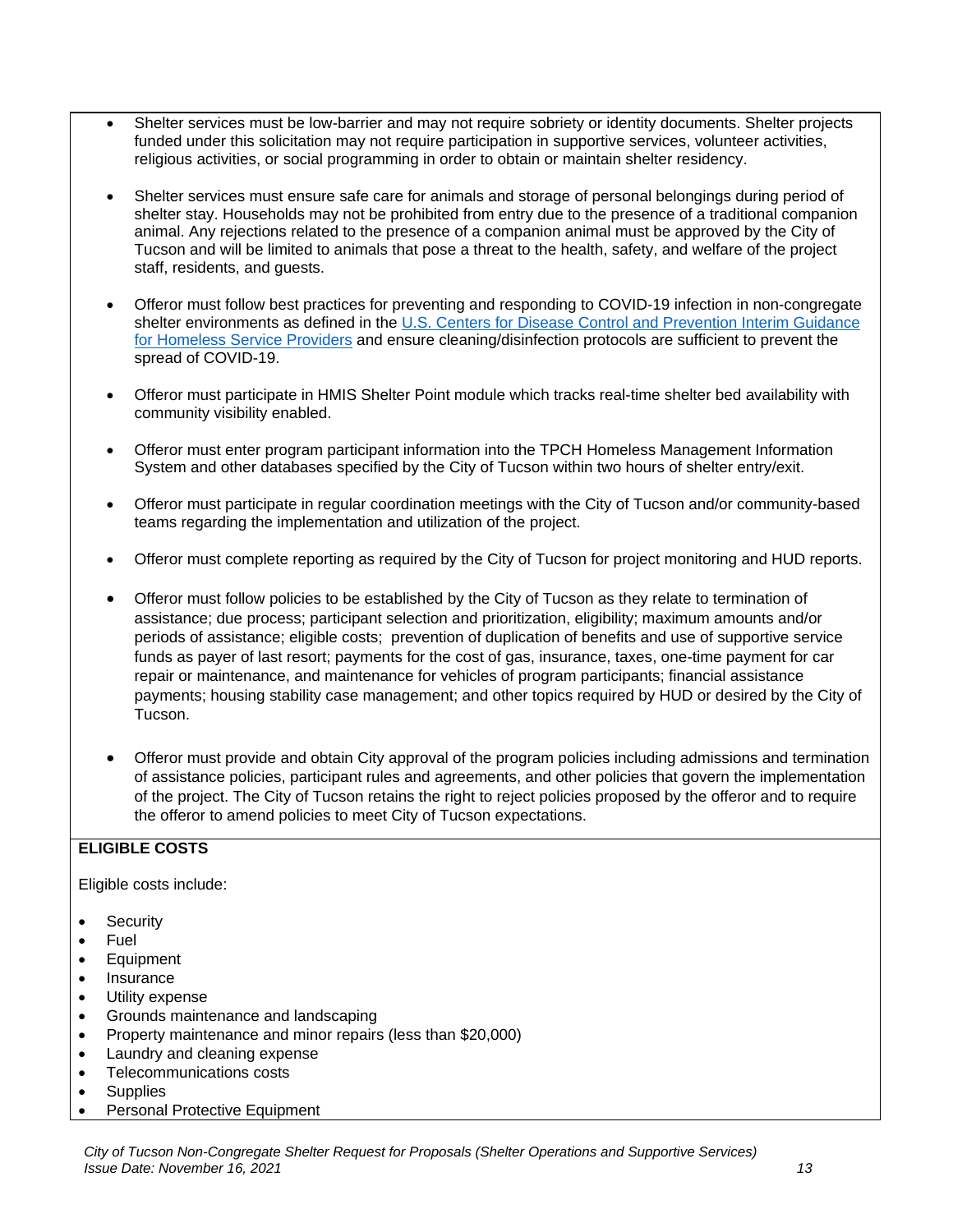- Personnel Wage and Benefits
- Transportation including mileage allowance for project staff and/or allocated vehicle lease, maintenance, insurance, registration, and/or repair costs for vehicles owned by the offeror and used by the project.
- Direct administrative salary and operating costs allocated to the project (not to exceed 10% of direct project costs)
- Indirect costs as permitted under the offeror's current federally approved Negotiated Indirect Cost Rate Agreement, if the offeror has an approved indirect cost rate, or the de minimis rate if the offeror does not have an approved negotiated indirect cost rate agreement and is eligible to use the de minimis rate.

## **Ineligible Costs and Activities**

Costs not defined as eligible or associated with eligible activities described above are ineligible.

## **ANTICIPATED OUTCOMES**

Projects funded under this solicitation are expected to achieve the following performance measures. Projects will be monitored by the City of Tucson and funding may be reduced or eliminated in the event of on-going underperformance.

- 60% of more of households served will have known exit destinations
- 60% or more of households served will exit to permanent housing destinations
- 90% or higher nightly bed utilization
- 90% or higher HMIS Data Quality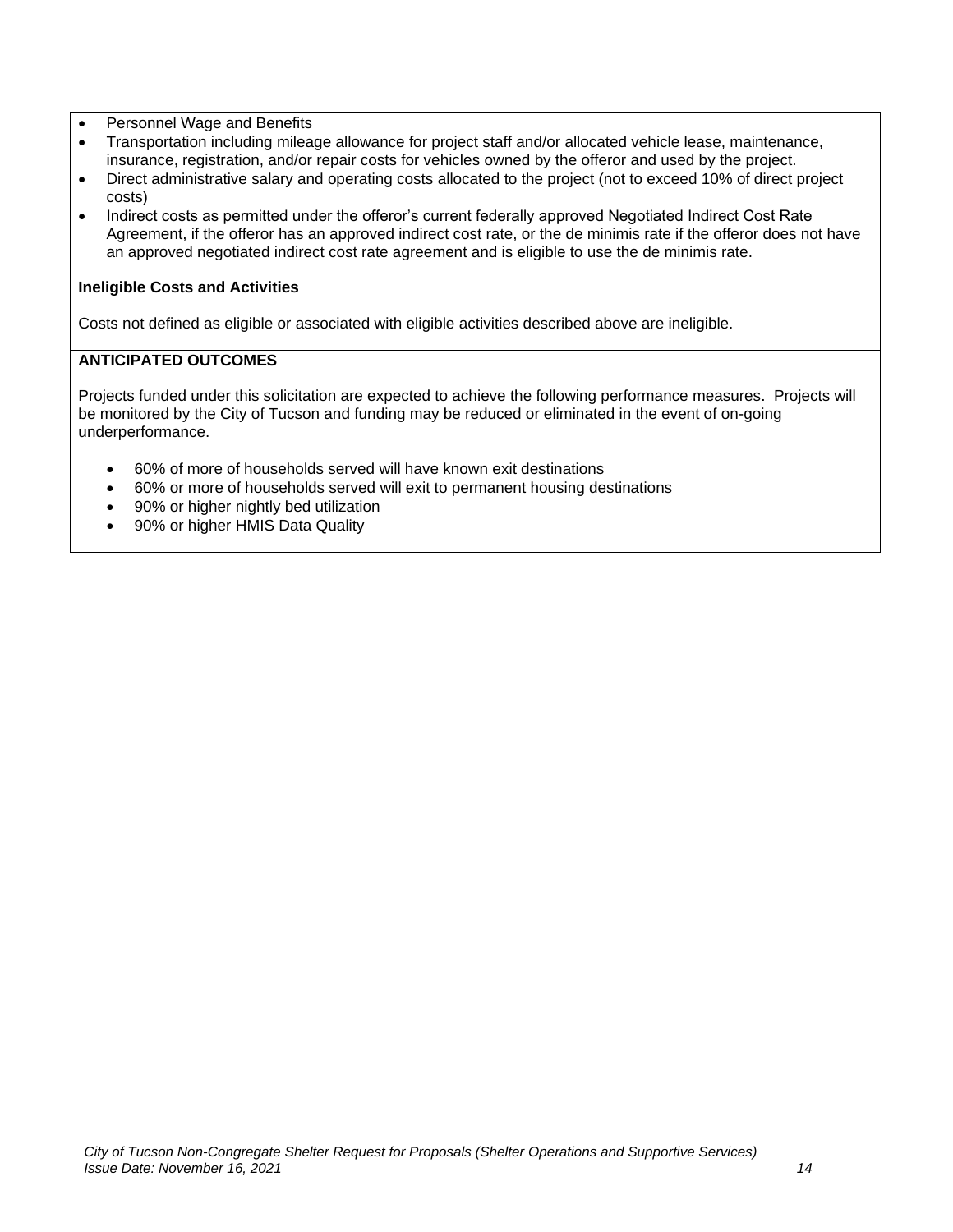## **CITY OF TUCSON – NON-CONGREGATE SHELTER/BRIDGE HOUSING EXHIBIT C – SCOPE OF WORK: SUPPORTIVE SERVICES**

## **SCOPE OF SERVICES**

### **Required Supportive Services**

The offeror must make the following supportive services available to all non-congregate shelter/bridge housing residents and encourage residents' participation in such services.

#### Case Management

The costs of assessing, arranging, coordinating, and monitoring the delivery of individualized services to meet the needs of the program participants are eligible. The provision of Case Management services are subject to Written Standards to be established by the City of Tucson in coordination with the Tucson Pima Collaboration to End Homelessness. Eligible costs are those associated with the following services and activities:

- Conducting the initial evaluation, including verifying and documenting eligibility, for individuals and families applying for supportive services
- **Counseling**
- Developing, securing, and coordinating services
- Using the Continuum of Care's Coordinated Entry system
- Obtaining federal, State, and local benefits
- Monitoring and evaluating program participant progress
- Providing information and referrals to other providers
- Providing ongoing risk assessment and safety planning with victims of domestic violence, dating violence, sexual assault, stalking, and human trafficking
- Developing an individualized housing and service plan, including planning a path to permanent housing stability
- Conducting re-evaluations of the program participant's eligibility and the types and amounts of assistance the program participant needs

Case management must be available between the hours of 9am and 8pm not less than 6 days/week.

#### Housing Search and Counseling Assistance

Costs of assisting eligible program participants to locate, obtain, and retain suitable housing are eligible. Eligible services include the creation of an action plan for locating housing, housing search assistance, tenant counseling, assistance securing utilities, making moving arrangements, outreach and negotiation with landlords/property owners, and assistance submitting rental applications and understanding leases.

#### Meal or Grocery Assistance

Costs of providing meals or groceries to program participants is eligible. All residents must have access to three meals per day and reasonable snacks. Meals can be provided through the program or grocery assistance can be provided for program participants who are not receiving Supplemental Nutrition Assistance Program benefits and/or for whom SNAP benefits are insufficient to cover household food needs.

#### Coordinated Service Linkage

Supportive services staff shall assist households to identify key service needs to promote housing stability, health, income attainment, and well-being, and shall provide coordinated referral and advocacy to support participants in achieving individual goals.

#### **Allowable Supportive Services**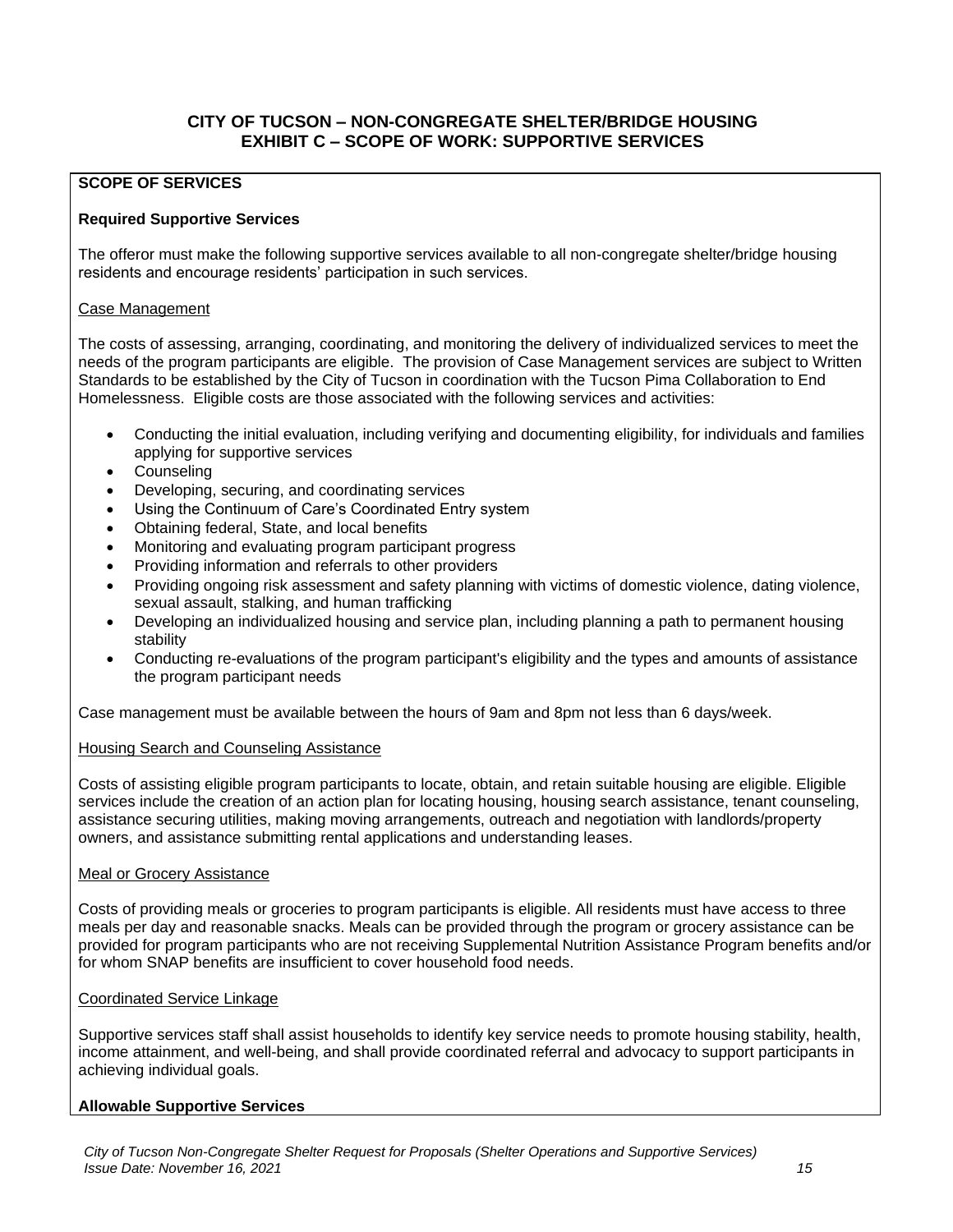The offeror may include the following supportive services within the approved project budget. These services are not required but, if provided, must be made available to all participants based on individual need. If assistance will be prioritized for specific subpopulations, the prioritization approach must be reviewed and approved by the City of Tucson.

## Child Care

The costs of child care for program participants, including providing meals and snacks, and comprehensive and coordinated developmental activities, are eligible. The child care center must be licensed by the jurisdiction in which it operates in order for its costs to be eligible. The following conditions also apply:

- Children must be under the age of 13 unless the children have a disability.
- Children with a disability must be under the age of 18.

## Legal Services

Eligible costs are the fees charged by licensed attorneys and by person(s) under the supervision of licensed attorneys, for advice and representation in matters that interfere with a qualifying individual or family's ability to obtain and retain housing.

Eligible subject matters are child support; guardianship; paternity; emancipation; legal separation; orders of protection and other legal remedies for victims of domestic violence, dating violence, sexual assault, human trafficking, and stalking; appeal of veterans and public benefit claim denials; landlord-tenant disputes; and the resolution of outstanding criminal warrants; landlord/tenant matters, provided that the services must be necessary to resolve a legal problem that prohibits the program participant from obtaining permanent housing or will likely result in the program participant losing the permanent housing in which the program participant currently resides.

Legal services for immigration and citizenship matters and for issues related to mortgages and homeownership are ineligible. Retainer fee arrangements and contingency fee arrangements are prohibited.

Services may include client intake, receiving and preparing cases for trial, provision of legal advice, representation at hearings, and counseling.

Fees based on the actual service performed (i.e., fee for service) are also eligible, but only if the cost would be less than the cost of hourly fees. Filing fees and other necessary court costs are also eligible. If the offeror is a legal services provider and performs the services itself, the eligible costs are the offeror's employees' salaries and other costs necessary to perform these services.

## Life Skills Training

The costs of teaching critical life management skills that may never have been learned or have been lost during the course of physical or mental illness, domestic violence, dating violence, sexual assault, stalking, human trafficking, substance abuse, and homelessness are eligible. These services must be necessary to assist the program participant to function independently in the community. Life skills training includes:

- Budgeting of resources and money management,
- Household management
- Conflict management
- Shopping for food and other needed items
- Nutrition
- Use of public transportation
- Parent training

## Mental Health Services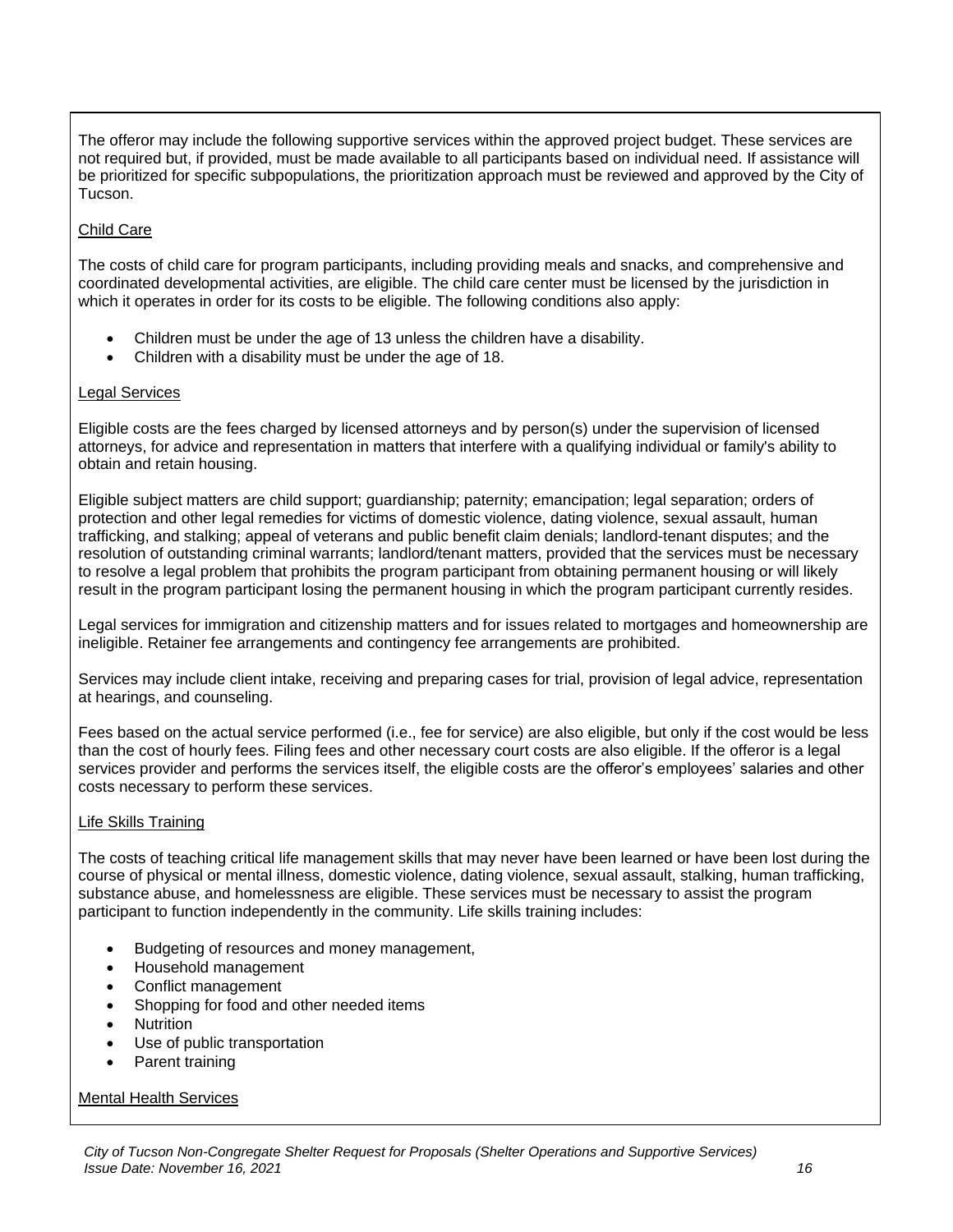Eligible costs are the direct outpatient treatment of mental health conditions that are provided by licensed professionals.

Mental health services are the application of therapeutic processes to personal, family, situational, or occupational problems in order to bring about positive resolution of the problem or improved individual or family functioning or circumstances. Problem areas may include family and marital relationships, parent-child problems, or symptom management.

Eligible services include:

- Crisis interventions
- Counseling
- Individual, family, and/or group therapy sessions
- Prescription of psychotropic medications or explanations about the use and management of medications
- Combinations of therapeutic approaches to address multiple problems

## Outpatient Health Services

Eligible costs are the direct outpatient treatment of medical conditions when provided by licensed medical professionals including:

- Providing an analysis or assessment of a program participant's health problems and the development of a treatment plan
- Assisting program participants to understand their health needs
- Providing directly or assisting program participants to obtain and utilize appropriate medical treatment
- Preventive medical care and health maintenance services, including inhome health services and emergency medical services
- Provision of appropriate medication
- Providing follow-up services
- Preventive and non-cosmetic dental care

#### Substance Abuse Treatment Services

Eligible substance abuse treatment services are designed to prevent, reduce, eliminate, or deter relapse of substance abuse or addictive behaviors and are provided by licensed or certified professionals. The costs include:

- Program participant intake and assessment;
- Outpatient treatment;
- Group and individual counseling
- Drug testing;

Inpatient detoxification and other inpatient drug or alcohol treatment are ineligible.

**Transportation** 

Eligible costs include:

- Cost of program participants' travel on public transportation or in a vehicle provided by the offeror to and from medical care, employment, childcare, or other services eligible under [HUD Notice CPD-21-10,](https://www.hudexchange.info/resource/6479/notice-cpd-2110-requirements-for-the-use-of-funds-in-the-home-arp-program/)  [Requirements for the Use of Funds in the HOME-ARP Program](https://www.hudexchange.info/resource/6479/notice-cpd-2110-requirements-for-the-use-of-funds-in-the-home-arp-program/)
- Mileage allowance for service workers to visit program participants and to carry out housing inspections
- The cost of purchasing or leasing a vehicle in which staff transports program participants and/or staff serving program participants
- The cost of gas, insurance, taxes, and maintenance for the vehicle
- The costs of offeror staff to accompany or assist program participants to utilize public transportation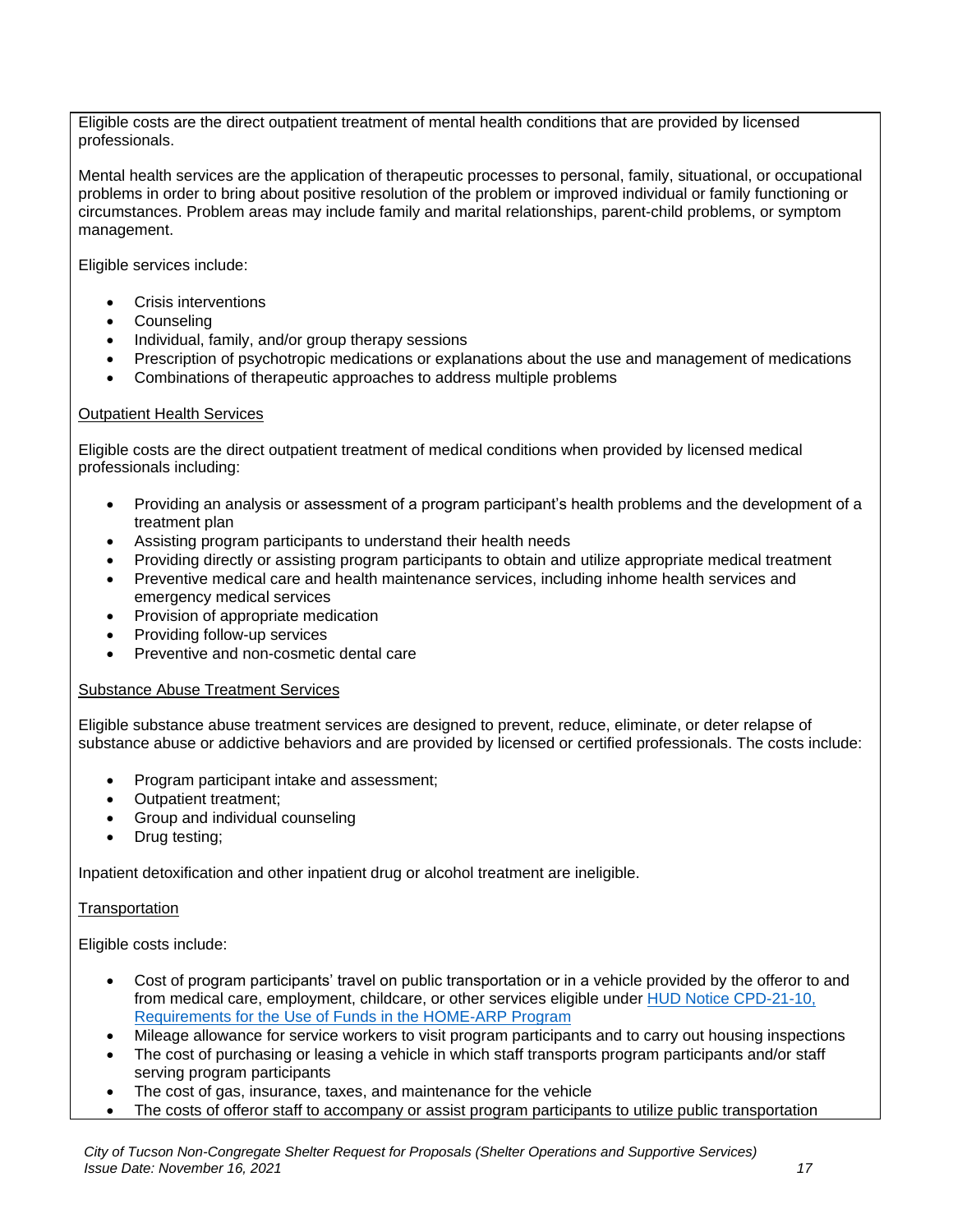If public transportation options are not sufficient within the area, the project may make a one-time payment on behalf of a program participant needing car repairs or maintenance required to operate a personal vehicle,subject to the following:

- Payments for car repairs or maintenance on behalf of the program participant may not exceed 10 percent of the Blue Book value of the vehicle (Blue Book refers to the guidebook that compiles and quotes prices for new and used automobiles and other vehicles of all makes, models, and types);
- Payments for car repairs or maintenance must be paid by the PJ or subrecipient directly to the third party that repairs or maintains the car

Offerors may require program participants to share in the cost of car repairs or maintenance as a condition of receiving assistance with car repairs or maintenance.

If an offeror includes the cost of gas, insurance, taxes, and/or one-time payment for car repairs or maintenance, the use of funds for this purpose shall be subject to policies established by the City of Tucson and in accordance with the terms established on page 49 of [HUD Notice CPD-21-10, Requirements for the Use of Funds in the HOME-](https://www.hudexchange.info/resource/6479/notice-cpd-2110-requirements-for-the-use-of-funds-in-the-home-arp-program/)[ARP Program.](https://www.hudexchange.info/resource/6479/notice-cpd-2110-requirements-for-the-use-of-funds-in-the-home-arp-program/)

## Credit Repair

Funds may pay for credit counseling and other services necessary to assist program participants with critical skills related to household budgeting, managing money, accessing a free personal credit report, and resolving personal credit problems. This assistance does not include the payment or modification of a debt.

#### Landlord/Tenant Liaison

Cost of liaison services between property managers/owners and program participants are eligible costs to the extent that these efforts facilitate transition from the project to permanent housing destinations and are not available through other community resources. Eligible services include:

- Landlord outreach
- Physical inspections and rent reasonable studies as needed to secure units
- Rental application fees and security deposits, in accodance with the financial assistance cost requirements described below
- Mediiation services as described above for housing issues that may arise between owner, property manager, and other residents and participants
- Coordination or assistance with the provision of other eligible services to assist participants to maintain permanent housing

#### Services for Special Populations

Funds may be used to provide services for special populations, such as victim services, so long as the costs of providing these services are eligible within this scope of work. The term victim services means services that assist program participants who are victims of domestic violence, dating violence, sexual assault, stalking, or human trafficking including services offered by rape crisis centers and domestic violence shelters, and other organizations with a documented history of effective work concerning domestic violence, dating violence, sexual assault, stalking, or human trafficking.

#### Financial Assistance Costs

Project funds may be used to provide eligible financial assistance to participating households which are exiting the non-congregate shelter/bridge housing project to unsubsidized housing environments or other permanent housing destinations and such costs are not eligible to be paid through any other source. Eligible financial assistance costs must be paid directly to housing owners, utility companies, and other third parties for the following costs as applicable: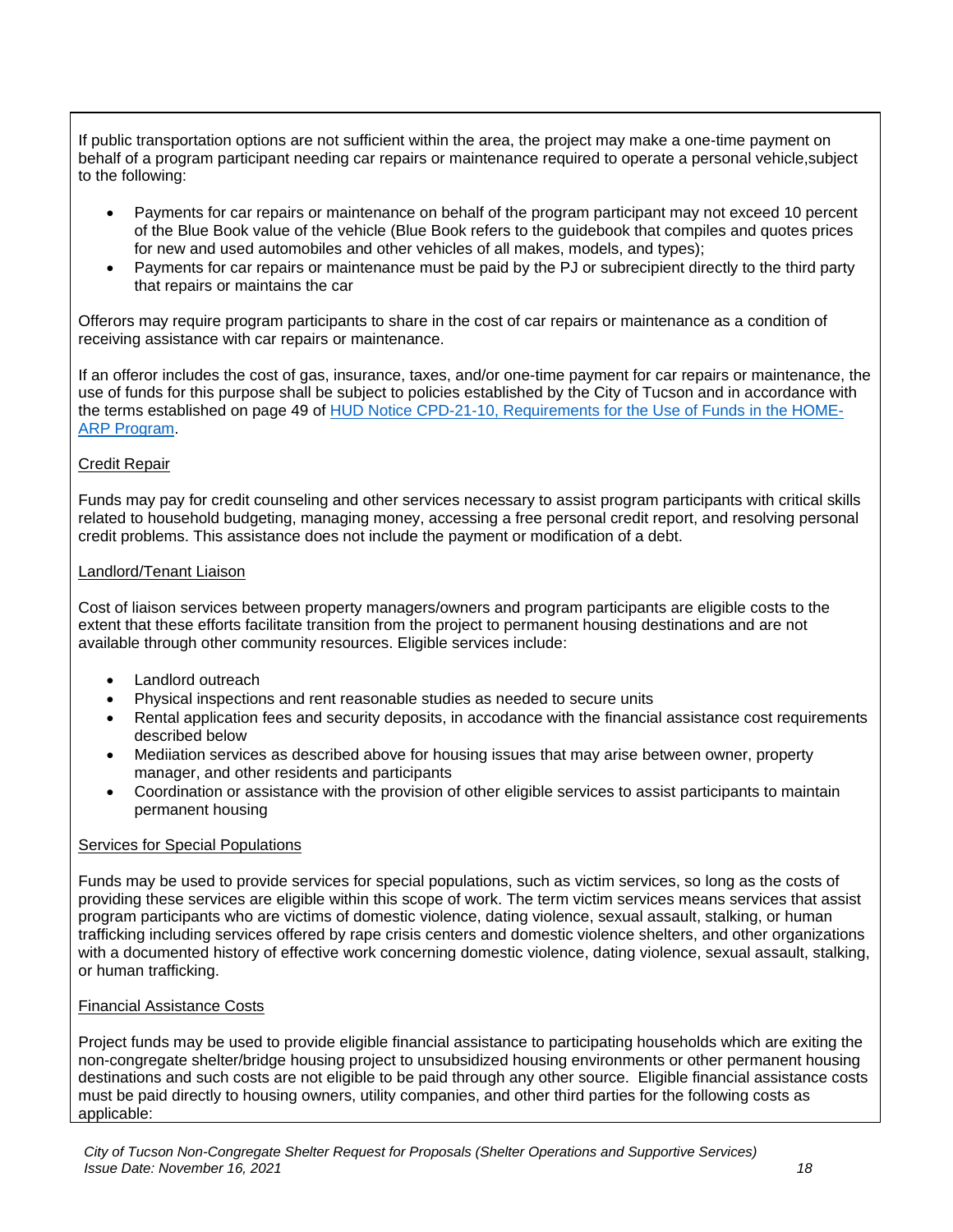- Rental Application Fees: Rental housing application fee that is charged by the owner to all applicants
- Security Deposits: A security deposit that is equal to no more than 1.5 times the monthly rent (pursuant to Arizona Revised Statutes). This assistance is separate and distinct from the provision of financial assistance for first and last months' rent and cannot be used to duplicate those costs.
- Utility Deposits: Standard utility deposit or initiation fees required by the utility company or owner (if ownerpaid utilities are provided) for all program participations for the following utilities:
	- Gas
	- **Water**
	- Electric
	- **Sewer**
- Utility payments: Up to 6 months of utility payments in arrears, per service. A partial payment of a utility bill counts as one month. This assistance may only be provided if the program participant or a member of the same household has an account in his or her name with a utility company or proof of responsibility to make utility payments. Eligible utility services are gas, electric, water, and sewage. No program participant shall receive more than 24 months of utility assistance within any 3-year period.
- Moving costs: Costs associated with households moving into permanent housing destinations such as truck rental or hiring a moving company. This assistance may include payment of temporary storage fees for up to 3 months, provided that the fees are accrued after the date the program participant begins receiving Supportive Services assistance under this section of the Notice and before the program participant moves into permanent housing. Payment of temporary storage fees in arrears is not eligible.
- First and Last month's rent: If necessary to obtain housing for a program participant, funds may be used to make a pre-payment of the first and last month's rent under a new lease to the owner at the time the owner is paid the security deposit for the program participant's tenancy in the housing. This assistance must not exceed two month's rent and must be tracked for purposes of determining the total short- and medium-term financial assistance for rent that the program participant may receive. This assistance is separate and distinct from financial assistance for Security Deposits provided under this section and cannot be used to duplicate those costs.
- Payment of rental arrears: One-time payment for up to 6 months of rent in arrears, including any late fees or charges on those arrears, if necessary for the household to remove a demonstrated barrier to obtaining housing.

Financial assistance payments may not be made to the City of Tucson, the offeror agency, or any parent, subsidiary, subrecipient, or other entity legally affiliated with the City of Tucson or the offeror agency. Financial assistance payments may not be pre-conditioned on accepting a specific unit, property, or property owner/manager, and may not require participation in other supportive services.

Financial assistance cannot be provided to a program participant who is receiving the same type of assistance through other public sources. Financial assistance also cannot be provided to a program participant who has been provided with replacement housing payments under the Uniform Relocation Assistance and Real Property Acquisition Policies Act of 1970, as amended (42 USC 4601 et seq.) and its implementing regulations at 49 CFR part 24, or Section 104(d) of the Housing and Community Development Act of 1974 (42 USC 5304(d) and its implementing regulations at 24 CFR part 42, during the period of time covered by the replacement housing payments

## **Additional Requirements**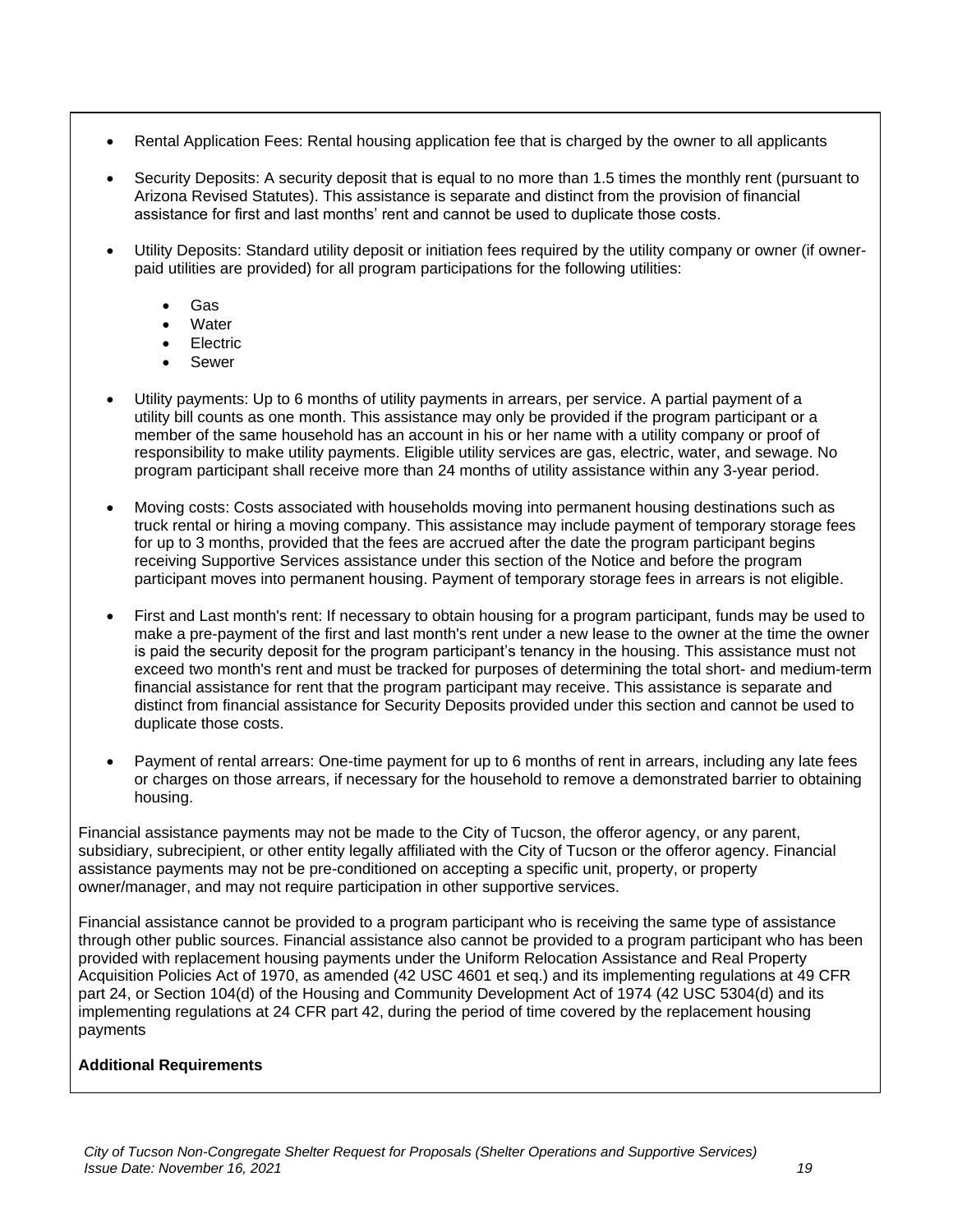- Services must follow best practices for preventing and responding to COVID-19 infection in non-congregate shelter environments as defined in the [U.S. Centers for Disease Control and Prevention Interim Guidance for](https://www.cdc.gov/coronavirus/2019-ncov/community/homeless-shelters/plan-prepare-respond.html)  [Homeless Service Providers](https://www.cdc.gov/coronavirus/2019-ncov/community/homeless-shelters/plan-prepare-respond.html) and ensure cleaning/disinfection protocols are sufficient to prevent the spread of COVID-19.
- Enter program participant information into the TPCH Homeless Management Information System and other databases specified by the City of Tucson within two hours of project entry/exit.
- Participate in regular coordination meetings with the City of Tucson and/or community-based teams regarding the implementation and utilization of the project.
- Complete reporting as required by the City of Tucson for project monitoring and HUD reports.
- Follow policies to be established by the City of Tucson as they relate to termination of assistance; due process; participant selection and prioritization, eligibility; maximum amounts and/or periods of assistance; eligible costs; prevention of duplication of benefits and use of supportive service funds as payer of last resort; payments for the cost of gas, insurance, taxes, one-time payment for car repair or maintenance, and maintenance for vehicles of program participants; financial assistance payments; housing stability case management; and other topics required by HUD or desired by the City of Tucson.

## **ELIGIBLE COSTS**

The direct payment of costs identified in the scope of services above are eligible. Additionally, the following costs are eligible to the extent that they are necessary to deliver eligible supportive services:

- Costs of labor and/or supplies and materials incurred by the offeror to directly provide eligible supportive services to program participants (computers, cell phones, office supplies, etc.)
- Salary and benefit package of offeror staff who directly deliver supportive services.

These project delivery costs must be attributable to the identifiable objective of the service delivered.

• Indirect costs as permitted under the offeror's current federally approved Negotiated Indirect Cost Rate Agreement, if the offeror has an approved indirect cost rate, or the de minimis rate if the offeror does not have an approved negotiated indirect cost rate agreement and is eligible to use the de minimis rate.

#### **Ineligible Costs and Activities**

Costs not defined as eligible or associated with eligible activities described above are ineligible. The costs of operating the non-congregate shelter are not eligible under this scope of work.

Direct administrative or operating costs (excluding eligible indirect costs) are not eligible.

## **ANTICIPATED OUTCOMES**

Projects funded under this solicitation are expected to achieve the following performance measures. Projects will be monitored by the City of Tucson and funding may be reduced or eliminated in the event of on-going underperformance.

- 60% of more of households served will have known exit destinations
- 60% or more of households served will exit to permanent housing destinations
- 90% or higher HMIS Data Quality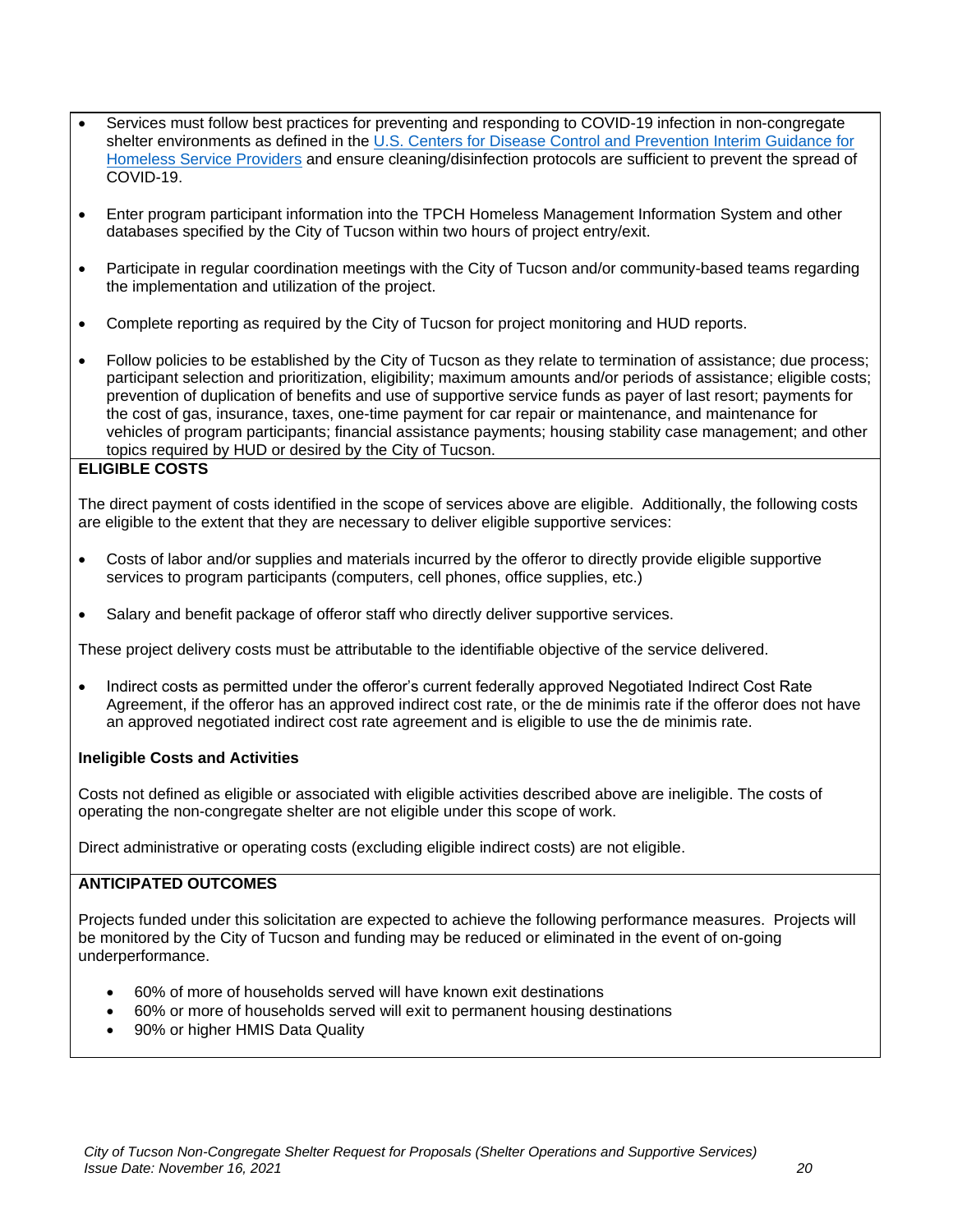## **CITY OF TUCSON – NON-CONGREGATE SHELTER/BRIDGE HOUSING EXHIBIT D – PROJECT BUDGET**

**PAGE LEFT INTENTIONALLY BLANK REFER TO SEPARATE EXCEL BUDGET WORKBOOK**

*City of Tucson Non-Congregate Shelter Request for Proposals (Shelter Operations and Supportive Services) Issue Date: November 16, 2021 21*